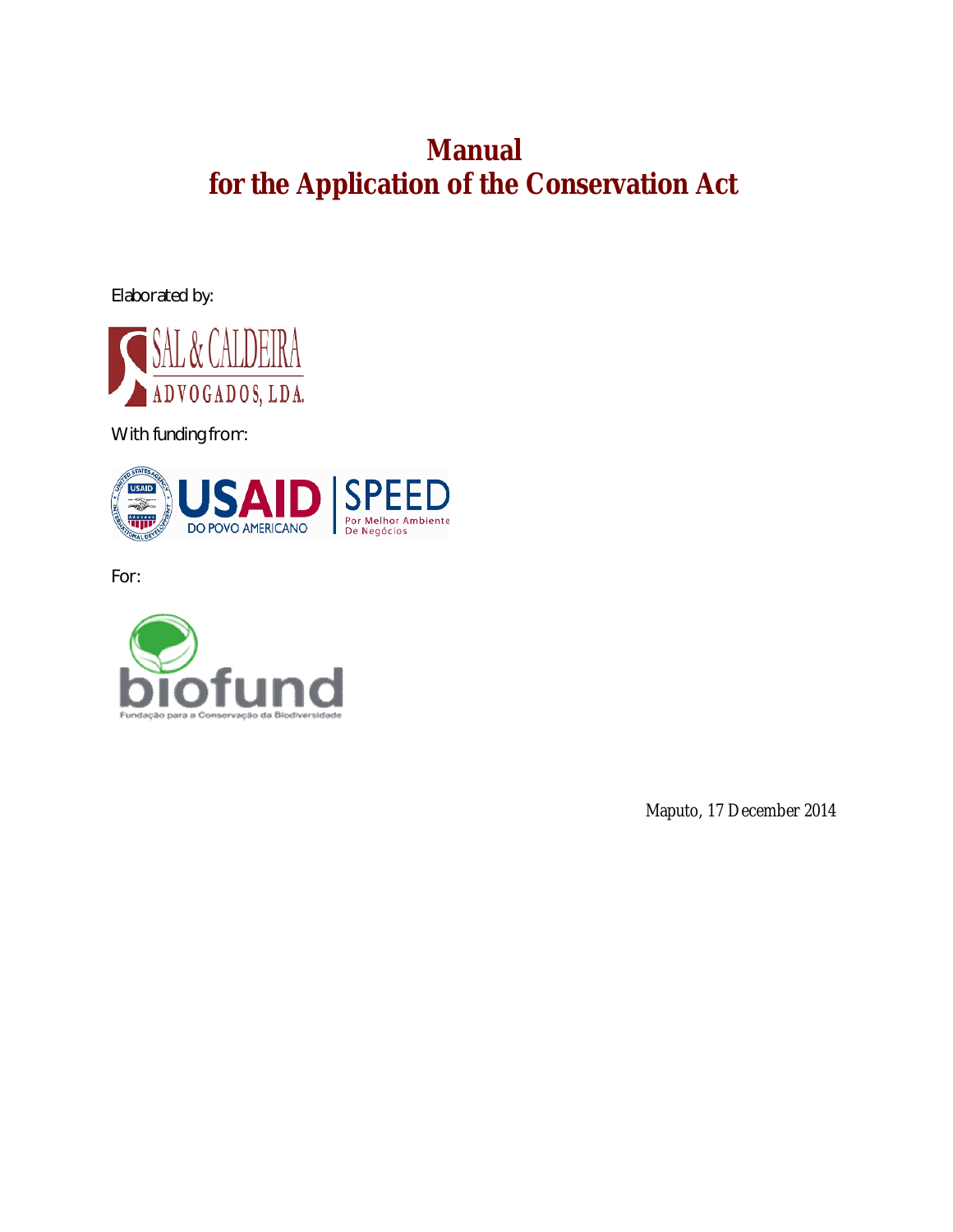# **CONTENTS**

| $\mathbf{1}$ . |  |
|----------------|--|
| 2.             |  |
| 3.             |  |
| 4.             |  |
| 5.             |  |
| 5.1            |  |
|                |  |
|                |  |
| 6.             |  |
| 7.             |  |
|                |  |
|                |  |
|                |  |
|                |  |
|                |  |
|                |  |
| 8.             |  |
|                |  |
|                |  |
|                |  |
| 9.             |  |
| 10.            |  |
|                |  |
|                |  |
| 11.            |  |
| 12.            |  |
| 13.            |  |
| 14.            |  |

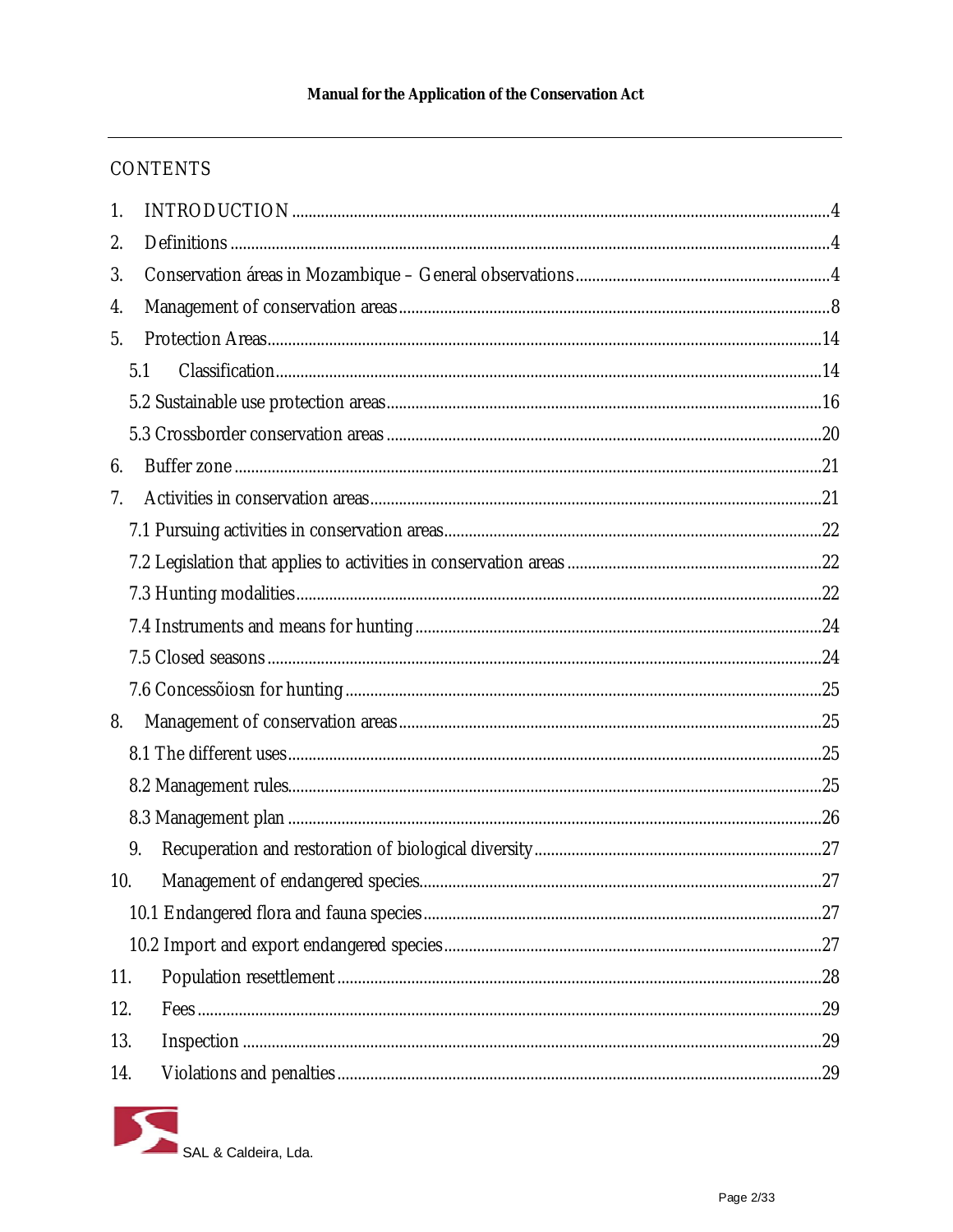## Manual for the Application of the Conservation Act

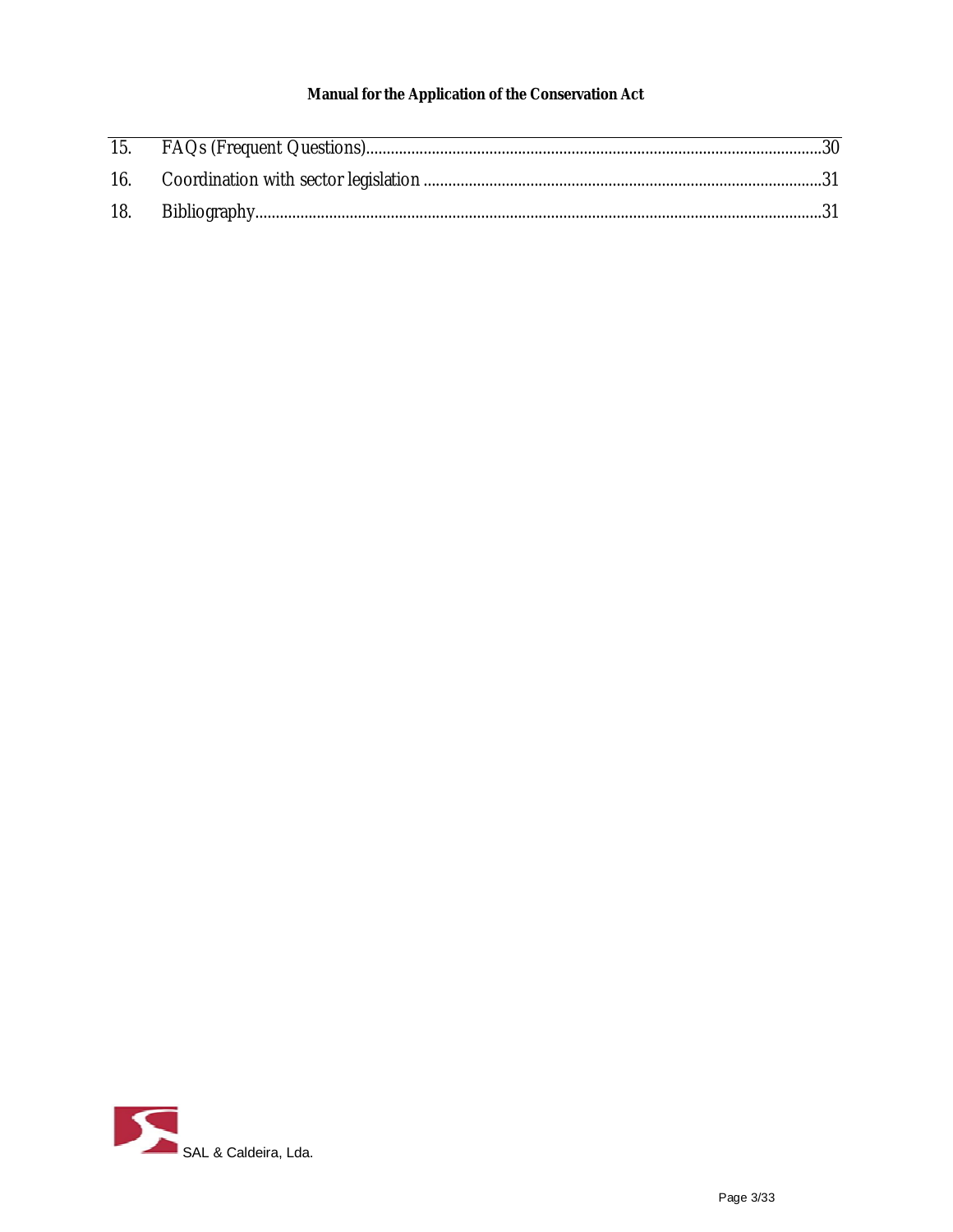# **1. INTRODUCTION**

The increase in economic activities with a direct and indirect impact on ecosystems in Mozambique poses increasing challenges to the protection of biodiversity, thus justifying the disseminprivate lawation of available legal instruments concerning the conservation of nature and the environment.

This manual is intended as a dissemination instrument and as a guide for the implementation of Law Nr. 16/2004 of 16 June ("Conservation Act"). It falls within the scope of activities essentially aimed at supporting nature preservation activities and at encouraging investment in the tourism sector by means of training on issues related to conservation and the dissemination of relevant legal instruments.

The focus is on aspects concerning the practical application of the Conservation Act and on some legal procedures to be observed in carrying out activities in conservation areas. In addition, the manual seeks to offer a general illustration of the main concepts and concerns related to conservation areas, and in so doing it refers to other legal instruments dealing with the same issues.

This manual must be read in conjunction with the report attached to it, which offers an analysis and survey of the relevant issues in the Conservation Act.

Not only is the Conservation Act new and little tested to date, it poses additional constraints in that it remits its recipient for regulation. The fact that the law has not yet been regulated may influence the implementation of some of its provisions until the regulations are approved, which is expected to take place within 180 days after the entry into force of the Conservation Law, i.e. on 24 October  $2014.<sup>1</sup>$ 

This Manual is intended for all users of the Conservation Act, in particular public administrators and officials linked to sustainable development and the protection of biodiversity, investors and local communities in general.

# **2. Definitions**

The definitions can be found in **Annex 1** (together with the Conservation Law's glossary) and are an integral part of this manual.

## **3. Conservation áreas in Mozambique – General observations**

## **a. Background**

The background to the legal regime of biodiversity conservation consists of a series of political and legal instruments mentioned throughout the manual.

<sup>1</sup> It should be noted that in general the Government has failed to regulate the laws within the period established by law. There are cases of regulations that were only approved years after the entry into force of the law to which they relate.

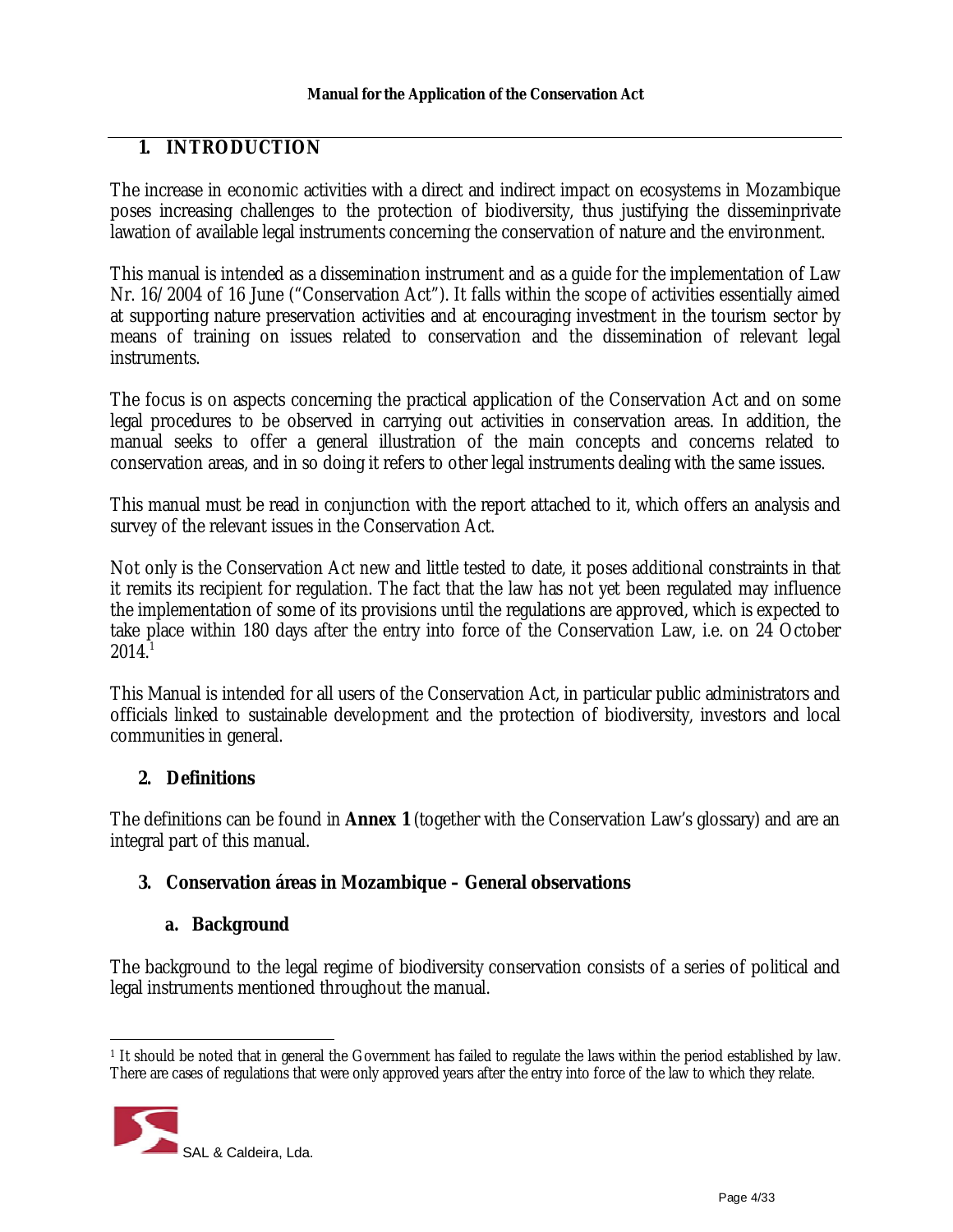Before the approval of the Conservation Act, the matter of conservation was already addressed in the Constitution<sup>2</sup> itself and in various individual instruments, especially in the policies and legislation on the environment<sup>3</sup>, land-use planning<sup>4</sup>, land<sup>5</sup>, forests and wildlife<sup>6</sup>, fisheries<sup>7</sup>, tourism<sup>8</sup>, etc.

In 2009, taking into account the need to create an integrated instrument on biodiversity conservation, the Government approved the Conservation Policy and Implementation Strategy by means of Resolution Nr. 63/2009 of 2 November, which offers proposals for a strategy geared towards the reforms to be made in the area of conservation, which resulted in the adoption of the Conservation Act in June 2014.

## **b. Applicable legislation**

Conservation is a cross-cutting issue because it is dealt with in various legal instruments, as alluded to above. Thus, in addition to the Conservation Act, the following legal instruments may be applied to conservation issues:

- The current **Constitution of the Republic of Mozambique** was approved by Parliament on 16 November 2004 ("CRM"). The CRM contains the foundations of the Mozambican state organization, among which one finds references to the mechanisms for defending and protecting the environment.
- Law Nr. 20/97 of 1 October, which approves the **Environmental Law** ("Environmental Law") establishes the general basic principles of environmental policy, among other things the rational use and management of environmental components in order to encourage improvements in the quality of life of citizens and to appreciate the traditions and knowledge of local communities.
- The Environmental Law establishes the **National Council for Sustainable Development** ("CONDES"), which is a body involved in making decisions and conceiving principles, policies, strategies and legislation related to the measures for the protection of the environment and the prevention of environmental damages, to the rights and duties of citizens concerning environmental matters, while also touching upon conservation issues.
- $\checkmark$  Law Nr. 19/97 of 1 October, called. the Land Law ("Land Law" or "LT"), taking recourse to the principle of the public domain enshrined in the CRM, classifies certain areas as total and partial protection areas, while integrating them within the public domain of the State. This law also indicates which areas are total and partial protection zones.

<sup>8</sup> Law Nr. 4/2004 of 17 June – Tourism Law.



<sup>2</sup> Cfr. article 117.

<sup>3</sup> Law Nr. 20/97 of 1 October – Environmental Law; Environmental Polícy approved by Resolution Nr. 5/95 of 3 August.

<sup>4</sup> Law Nr. 19/2007 of 18 Juy – Law on Land-Use Planning.

<sup>5</sup> Law Nr. 19/97 of 1 October – Land law; Polícy approved by Resolution Nr. 10/95 of 17 October.

<sup>6</sup> Law Nr. 10/99 of 7 July – Forests and Wildlife Law; Wildlife Polícy approved by Resolution Nr. 68/2009 of 29 December.

<sup>7</sup> Law Nr. 3/90 of 26 September – Fishery Law; Policy on Monitoring, Control and Inspection of Fishery.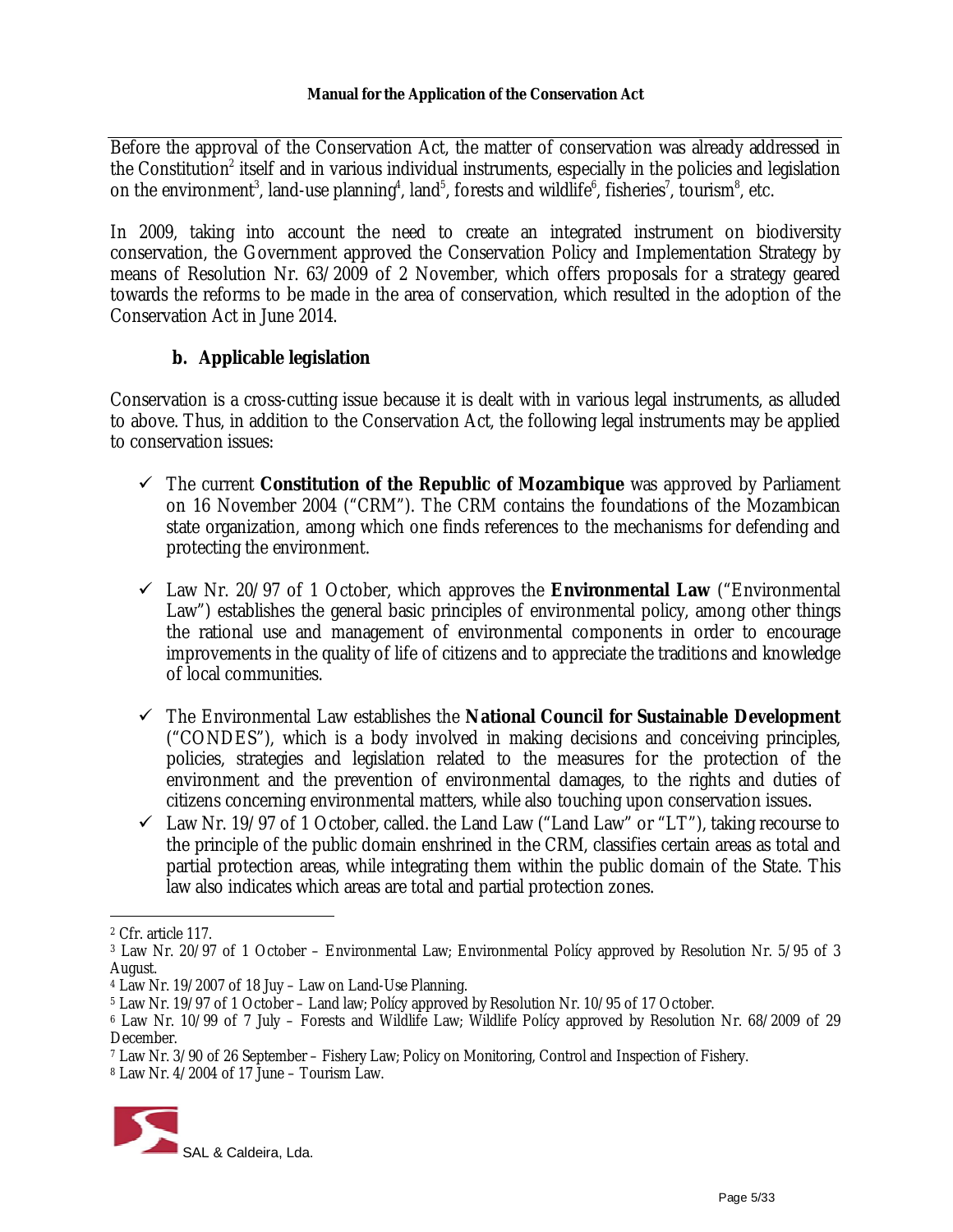- $\checkmark$  Law Nr. 10/99 of 7 July, called the Forestry and Wildlife Law ("LFFB" or "Law 10/99") states in Article 2 that it defines the principles and basic standards governing the protection, conservation and sustainable use of forest and wildlife resources within the scope of integrated management, with a view to the socioeconomic development of the country
- $\checkmark$  Law Nr. 3/90 of 26 September, called the Fisheries Act ("Fisheries Act") states that the fishing resources of Mozambican territorial waters are public domain. This law also establishes measures for the conservation of fishery resources and defines the powers for the adoption of legislation on the matter.
- $\checkmark$  Law Nr. 16/91 of 3 August, called the Water Law ("Water Law") lays down that inland waters constitute the public water domain of the state. Among its rules the Water Law provides measures for the prevention and control of water pollution, the licensing of activities in protection areas adjacent to water resources and rules for authorizing the discharge of effluents.
- $\checkmark$  Law Nr. 4/96 of 4 January, called the Law of the Sea ("Law of the Sea") determines the competences of the Mozambican State with regard to the sea, including those relating to the protection and preservation of the marine environment.

Law 4/2004 of 17 June, called the Tourism Law, establishes the legal framework for the promotion and exercise of tourism activities. This law also determines that the development of tourism activities has to respect the environment and aim at sustainable economic growth.

- $\checkmark$  Law Nr. 20/2014 of 18 August the Mining Law establishes rules governing mining activities, the rights and duties of holders of mining titles with respect to the use and development of mineral resources, including mineral water.
- $\checkmark$  Decree Nr. 45/2006 of 20 November, which approves the Regulations for the Prevention of Pollution and Protection of the Marine and Coastal Environment: its objective is to prevent and limit pollution from illegal discharges from ships, platforms or by land based sources along the Mozambican coast, as well as the establishment of standards for the protection and conservation of areas that constitute public domains in sea, rivers or lakes, of beaches and fragile ecosystems.
- *i.* Decree Nr. 11/2006 of 15 July, which approves the Regulations on Environmental Inspection: it regulates the activity of supervision, control and monitoring of compliance with environmental protection standards at national level, and defines the procedural steps to be followed. The environmental inspection, which can be ordinary or extraordinary, is the responsibility of MICOA.
- $\checkmark$  Decree Nr. 45/2004 of 29 September, as amended by Decree No. 42/2008 of 8 November, which approves the Regulations on the Environmental Impact Assessment Process: it establishes the procedures and conditions for environmental licensing and classifies the activities and impacts that may be caused, depending on the object in question, into

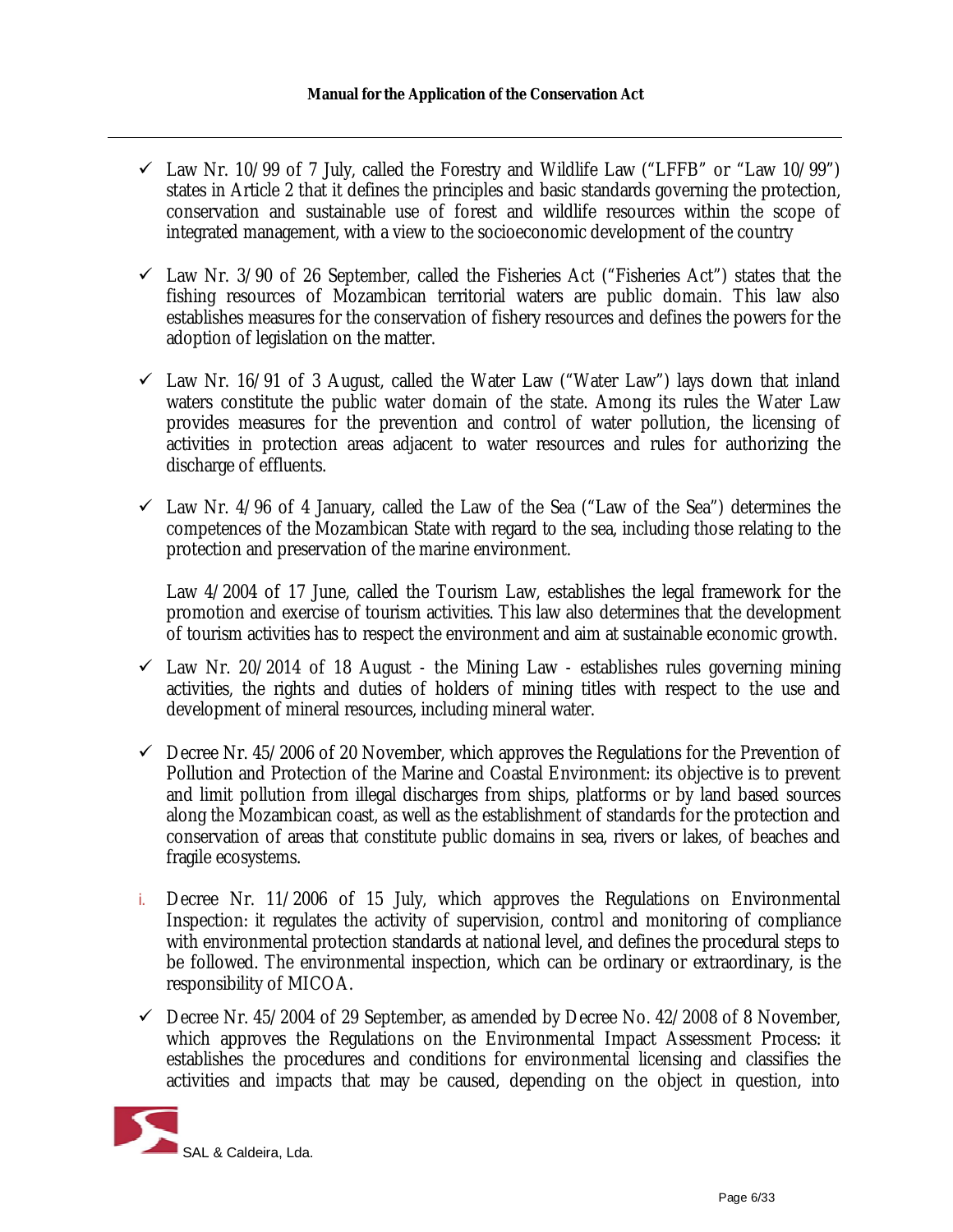categories, by subsequently determining the need for an environmental impact study, a simplified environmental study or cases of exemption from environmental licensing, all the while observing basic environmental management standards.

- $\checkmark$  Decree Nr. 51/99 of 31 August, approves the Regulations on Recreational and Sports Fishing. Among the rules set it also determines the list of species subject to restrictions and a list of protected species. Supervision in this area is attributed to the Public Prosecutor.
- $\checkmark$  Decree Nr. 77/2009 of 15 December approved the Regulation of Areas of Tourist Value.
- $\checkmark$  The Regulation of the Land Law, approved by Decree Nr. 66/98 of 8 December, determines that the procedures for issuing licenses in Total Protection Zones will be defined in specific regulations. <sup>9</sup> However, this legislation was never approved.
- $\checkmark$  The Urban Land Regulations, approved by Decree Nr. 60/2006 of 26 December, refer only to Partial Protection Areas. Note, however, that these Regulations determine that it is the local State and Municipality organs that issue licenses in these areas, contrary to the provisions of the Land Law, which explicitly confers this authority on the Governor of the Province in question.<sup>10</sup>
- $\checkmark$  Resolution Nr. 68/2009 of 29 December approved the Strategy for the Management of the Human/Wildlife Conflict. This Strategy defines conservation mechanisms and conflict prevention measures, and proposes categories of conservation areas in the public domain and a land use and population resettlement plan.
- $\checkmark$  Decree Nr. 43/2003 of 10 December (with the amendments introduced by Ministerial Decree Nr. 4/2013 of 7 December, which approves the General Regulations on Marine Fisheries ("REPMAR")), determines the possibility of creating areas where fishing is restricted and allows for the establishment of Marine Parks, Marine Reserves and Protected Marine Areas. These areas can be created within the maritime boundaries of National Parks.<sup>11</sup>
- $\checkmark$  The UN Convention on Biological Diversity, approved by Resolution Nr. 2/94 of 24 August ("UNCBD"). This Convention aims at the conservation of biological diversity, the sustainable use of its components and the equitable and fair sharing of benefits generated by the use of genetic resources.<sup>12</sup>
- $\checkmark$  Convention on Wetlands of International Importance, approved by Resolution Nr. 45/2003 of 5 November. This Convention lays down the principles for the conservation of wetlands such as swamp areas, ponds, marshes, among other areas, that serve as habitat for water

<sup>10</sup> Urban Land Regulations, Article 3.

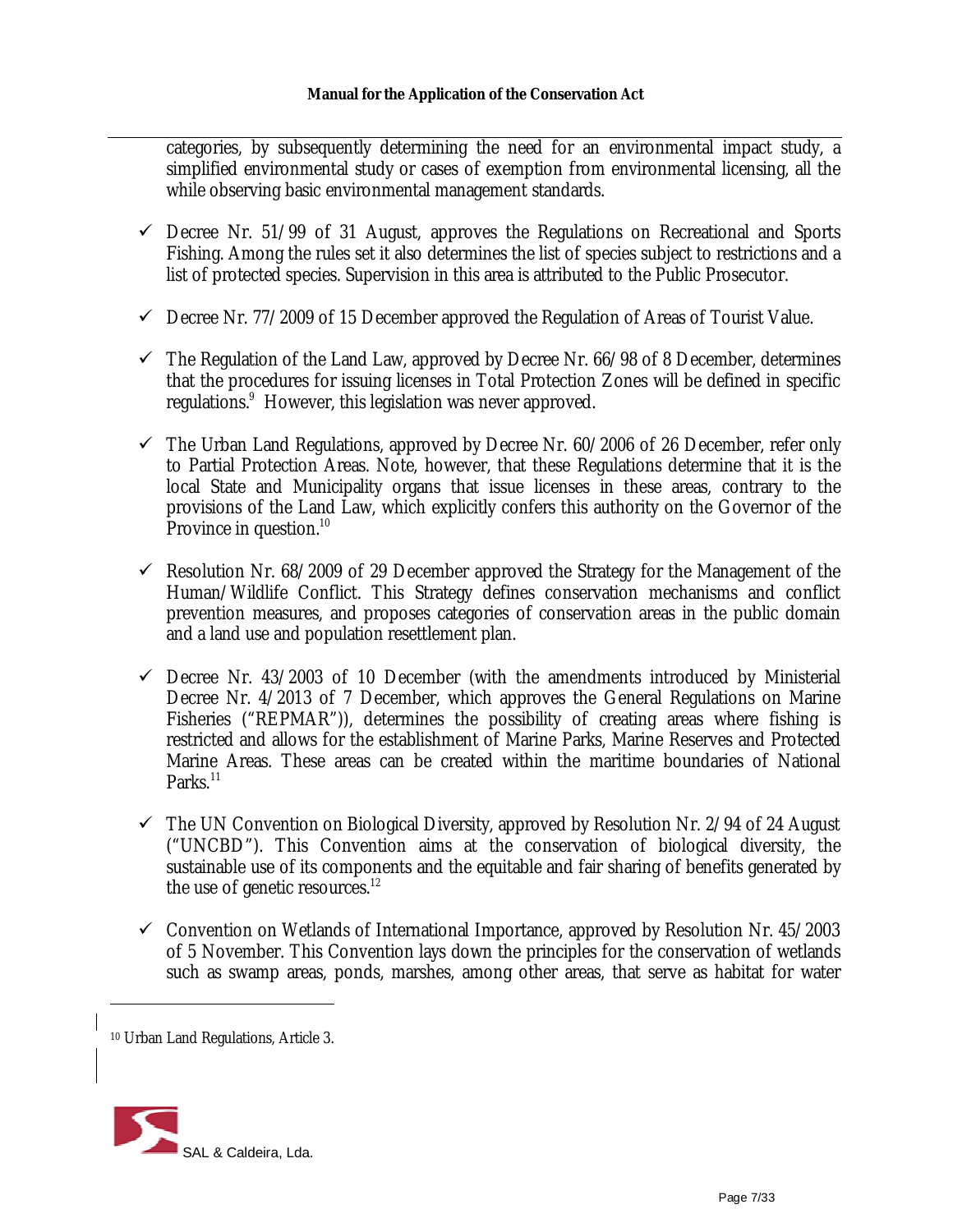birds and promotes the conservation of these wetlands and water birds through the establishment of national wetland reserves.

- $\checkmark$  Convention on International Trade in Endangered Species of Wild Fauna and Flora, approved by Resolution Nr. 20/81 of 30 December (CITES). This Convention aims at establishing principles for the protection and commercialization of endangered species. To this end its Annexes I, II and III indicate the species that are endangered, those that at present are not endangered yet but would become so if the trade in specimens of these species is not subject to strict regulation that prevents exploitation incompatible with their survival, and those indicated by States in order to restrict and / or impede their exploitation.
- $\checkmark$  Resolution Nr. 14/2002 of 5 March, which ratifies the Protocol on Wildlife Conservation and Application of the Law in the Southern African Development Community (SADC - Southern African Development Community).
- $\checkmark$  Resolution Nr. 17/96 of 26 November, which ratifies the Convention on the Protection, Management and Development of the Marine and Coastal Environment of the Eastern African Region, signed in Nairobi on 21 June 1985, and its Protocols.
- $\checkmark$  Resolution Nr. 17/82 of 13 November, which ratifies the Convention on the Protection of the World Cultural and Natural Heritage.
- $\checkmark$  Resolution Nr. 18/81 of 30 December, which approves the African Convention on the Conservation of Nature and Natural Resources.

## **4. Management of conservation areas**

The law calls for a national system of protected areas, which consists of (i) management bodies of conservation areas, (ii) funding mechanisms for conservation areas and (iii) a national network of conservation areas.

This system aims at (i) coordinating public, private or mixed institutions in the management and financing of conservation areas, (ii) contributing to the maintenance of biological diversity and of genetic resources in the country and in the territorial waters and (iii) promoting sustainable development based on natural resources and biodiversity conservation practices in development processes.

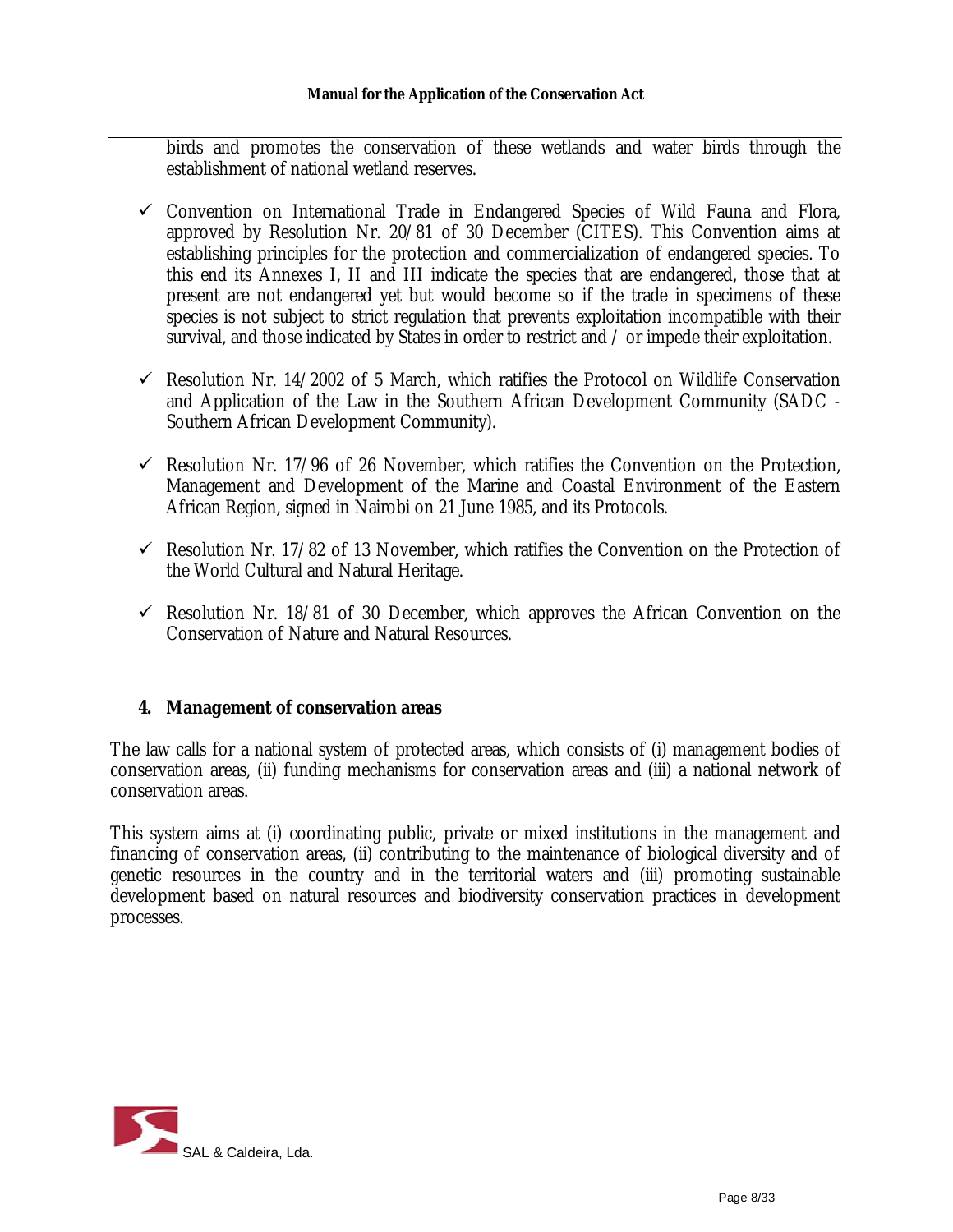## **a. Competent bodies**

Conservation areas are managed by the State through the Ministry of Tourism<sup>13</sup>, which is responsible for establishing appropriate mechanisms to ensure the participation of public, private and communityentities in the management of conservation areas.

Decree Nr. 11/2011 of 25 May created the National Administration of Conservation Areas (ANAC) 14 , a legal person under public law, endowed with administrative and financial autonomy and autonomy with regard to assets, supervised by the Minister with oversight of the sector of conservation areas.

Among the objectives of creating this entity are:

- $\checkmark$  Management of national parks and reserves, official game reserves, game farms and other conservation areas created by law and placed under the administration of the ANAC;
- $\checkmark$  Conservation of biodiversity and associated heritage through the national system of conservation areas;
- $\checkmark$  Setting priorities for the administration and management of conservation areas;
- $\checkmark$  Establishment of infrastructure for conservation areas, both for the management of biological diversity as well as for economic activities aimed at achieving self-sufficiency in these areas;
- $\checkmark$  Establishing partnerships for the management and development of conservation areas;
- $\checkmark$  In order to proceed with its objectives the ANAC has been given, among other things, the following functions;
- $\checkmark$  Implement the Conservation Policy with respect to conservation areas;
- $\checkmark$  Propose the issuance of special licenses to the competent authority;
- $\checkmark$  License hunting and ecotourism activities;
- $\checkmark$  Ensure the management of conservation areas;

<sup>14</sup> In 2013, Decree Nr. 9/2013 of 10 April introduced amendments to the Decree that established the ANAC.



<sup>13</sup> Cfr. Article 2, paragraph b) of Presidential Decree Nr. 1/2000 of 17 January, jointly with Article 1, paragraph c) e Ministerial Diploma Nr. 126/2000 of 13 September.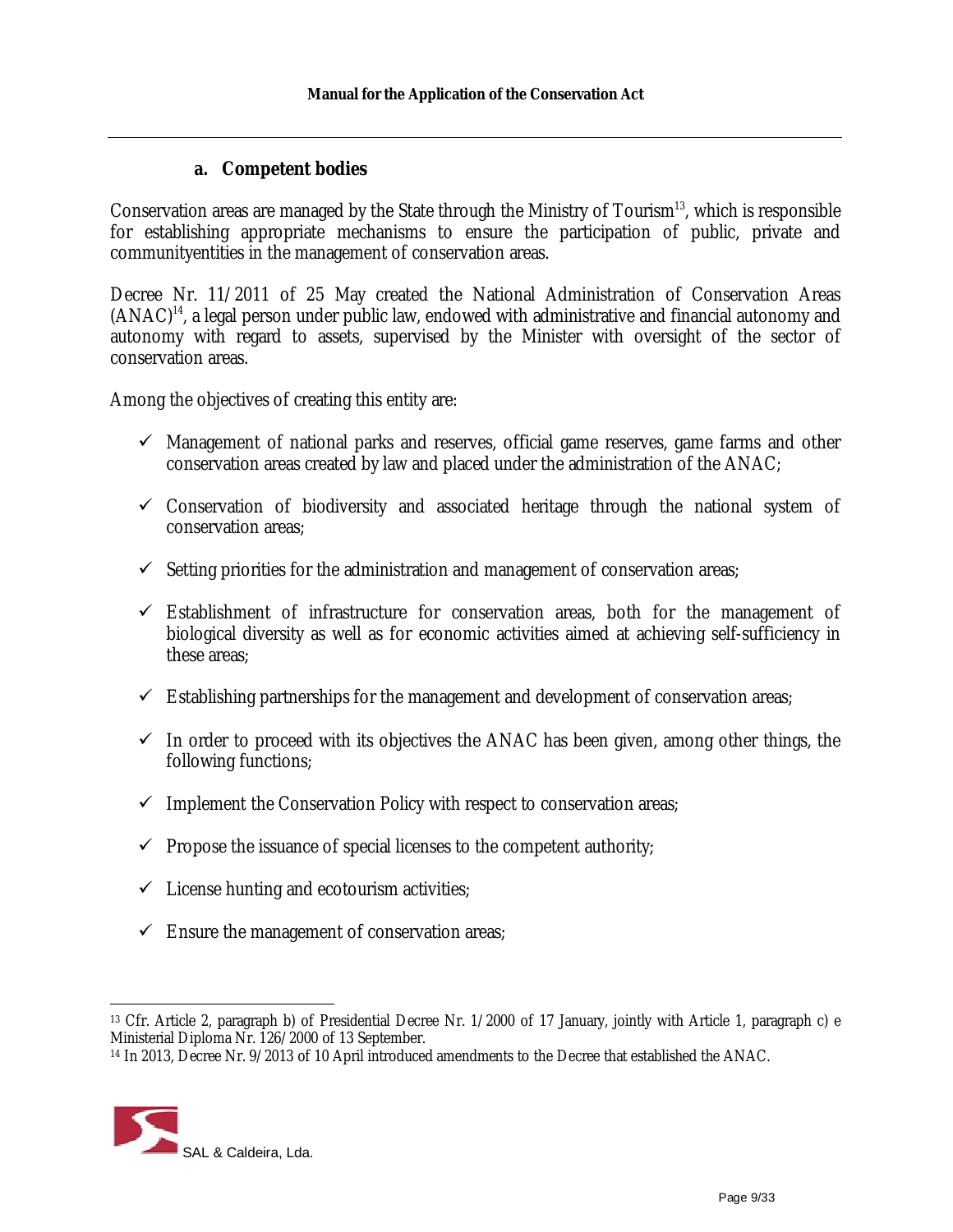- $\checkmark$  Ensure coordination among all entities with converging interests, as well as cooperation with international organizations in order to comply with International Law;
- $\checkmark$  Create the Management Boards of Conservation Areas which, among other things, will contribute to developing partnerships with the private sector and local communities;
- $\checkmark$  Enter into contracts and agreements within the scope of public-private and community partnerships and monitor their implementation;
- $\checkmark$  Submit for approval by the competent Minister management plans while ensuring their implementation, as well as the programmes and activities related to the inventory of resources and supervision;
- $\checkmark$  Propose the creation and abandonment of new conservation áreas.

It should be noted that it is incumbent upon the ANAC, through its Governing Board, to decide on taking loans from public and private entities; to authorize activities subject to conditions in conservation areas, taking into account the respective management plan and other applicable legislation; to approve the rules and administrative and financial procedures of the ANAC; among other things.

Among the ANAC's revenues are: a percentage of the entry fee in the conservation areas; fees and rates of tourist activities in these areas; rates of special permits issued in these areas; fees in the charged for concession contracts in these areas; fees from hunting activities in these areas; fees for provided services; budget allocations; financing; donations; among other legally viable sources.

In 2014, the Interministerial Commission of Public Service approved the Organic Statute of the ANAC by means of Resolution Nr. 8/2014, of 13 June.

The ANAC has the following bodies:

- $\checkmark$  Executive Board consisting of the Director General (appointed by the Prime Minister on the proposal of the Minister with oversight of conservation areas) and the Heads of Service; and
- $\checkmark$  Technical Board consisting o representatives from MITUR, MICOA, the MP, MINAG and the private sector.

The ANAC structure consists of five services relating to (1) the protection of natural resources; (2) studies and development; (3) licensing and promotion; (4) administration and finance and (5) human resources.

We have emphasized the Licensing and Promotion services, which are responsible for, among other things: organizing tenders for concessions; licensing activities for which they competent; create an attractive image of the areas in question in order to generate an influx of visitors and investors.

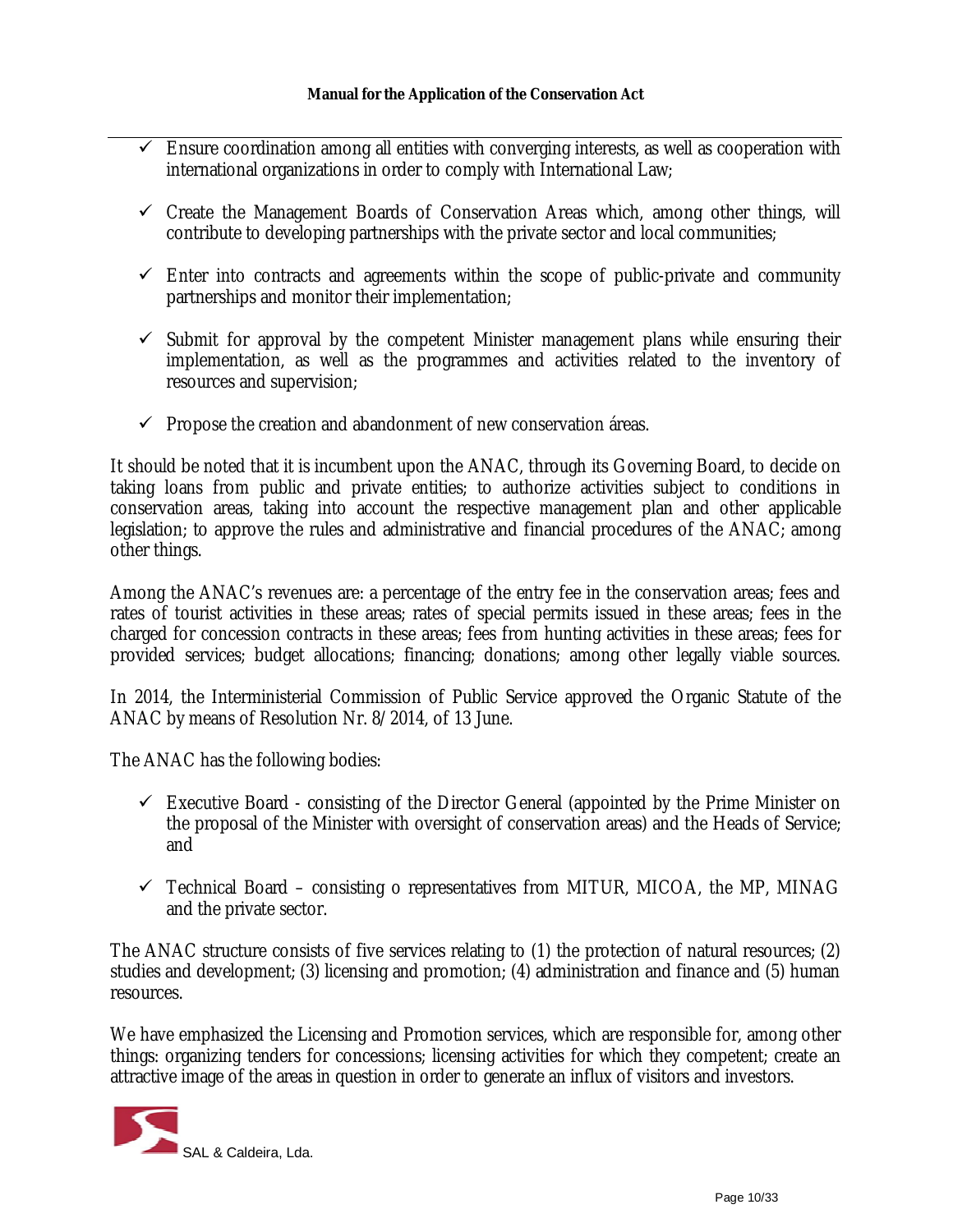## **b. Management of conservation areas**

The Conservatiuon Act advocates the participatory management of conservation areas and the establishment of institutions that support the management of these areas - the management boards of conservation areas.

Participative management means managing conservation areas with the participation of communities, the private sector, local state bodies, etc.

The Management Board of Conservation Areas (CGAC), an advisory body, should consist of representatives of local communities, the private sector, associations and local state bodies and, under the supervision of the ANAC, it supports the management and upkeep of the respective conservation area.

The CGAC should support the Conservation Area Management in:

- a) Implementating the management plans;
- b) Monitoring of the conservation areas;
- c) Meeting the development needs of the communities that legally reside in conservation areas and in buffer zones;
- d) Elaborating strategic development plans for conservation areas;
- e) Searching for new income generating activities that reduce the pressure from local communities on biodiversity, including biodiversity-based businesses;
- f) Monitoring the implementation of concession contracts with operators within the context of developing public-private and community partnerships;
- g) Taking measures to strengthen the conservation capacity within the scope of the management plan.

## **c. Mechanisms for the financing of conservation areas**

In order to minimize losses and increase the benefits at local, national and international level, funding mechanisms for conservation areas have been adopted.

Article 8 of the Conservation Act establishes as funding mechanisms:

- $\checkmark$  Public-private and community partnerships;
- $\checkmark$  The creation of institutions to support conservation activities;
- $\checkmark$  Capitalizing on genetic and wildlife diversity, other natural resources and local and traditional knowledge about the use of biological material;

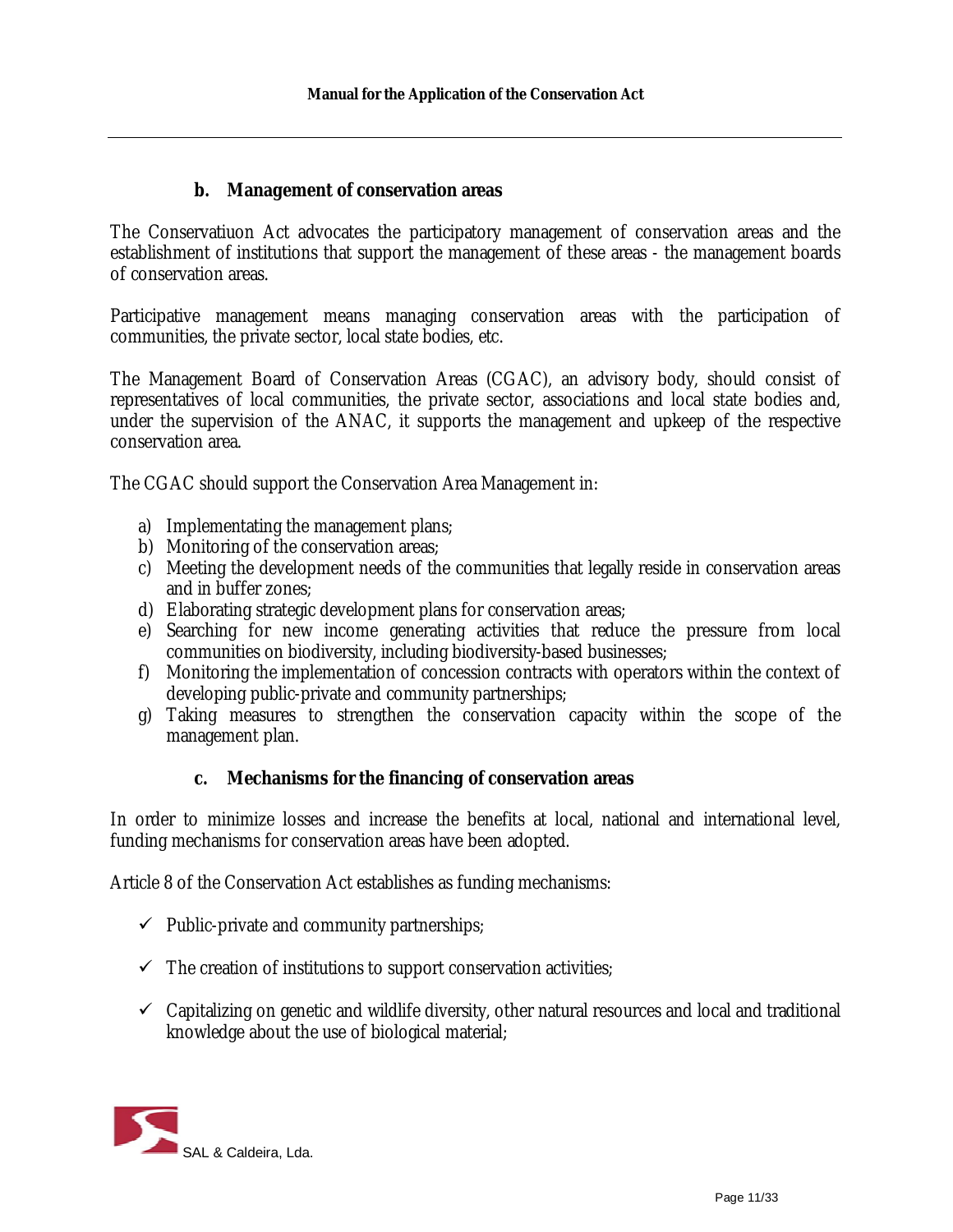$\checkmark$  Compensation for the conservation effort by ecological and other services, as may be decided by the Council of Ministers.

Resolution Nr. 69/2011 of 29 December established the Foundation for the Conservation of Biodiversity (BIOFUND), a legal person governed by private law, endowed with legal, administrative and financial autonomy and autonomy with regard to assets, with the status of Public Utility (Resolution 8/2012 of 13 April).

The objectives of the creation of this Foundation include: supporting the conservation of terrestrial and aquatic biodiversity and the sustainable use of natural resources, including the consolidation of the national system of conservation areas.

## **d. Compensation mechanisms for the conservation effort**

The Conservation Act refers the definition of compensation mechanisms (Article 11 of the Conservation Act) for conservation efforts to specific regulations. This means that these mechanisms may be established by the Regulations of the Conservation Act, which do not yet exist.

In this regard it should be noted that entities (public or private) that exploit mineral, energy, forestry (and other) resources in conservation areas or in a buffer zone (benefiting from the protection of a conservation area) must contribute financially to the protection of biodiversity in the respective conservation area. These entities also have the duty to compensate their impacts with a view to ensure that there is no net loss of biodiversity. This idea is based on the so-called polluter pays principle. 15

Biodiversity compensation is an important potential funding source of biodiversity conservation. But realizing this potential calls for the development of an array of appropriate policies and regulations, defining the roles of each partner, within the legal framework of Mozambique. Furthermore, effective compensation requires the existence of a financial institution able to assume responsibility for the management of the funds that have been made avialable, for the monitoring of the activities that the compensation programme advocates and for making the necessary long-term disbursements.

It is within this context that institutions such as BIOFUND come into play. The Conservation Trust Funds arise in response to the need to ensure long-term sustainability of funding for conservation activities.

Carbon credits are also innovative mechanisms for the funding of biodiversity conservation. Fund managers of conservation areas, including the ANAC, may market use and benefit rights related to existing carbon stocks in their area or in the respective buffer zone.

<sup>15</sup> This is an Environmental Law principle enshrined in Article 4, paragraph g) of the Environmental Law. The National Environmental Policy also expressly contemplates this principle, stating that "the polluter must restore the quality of the damaged environment and/or pay the costs for the prevention and elimination of pollution caused by him/her". The same principle is enshrined in Article 11 of the Conservation Act.

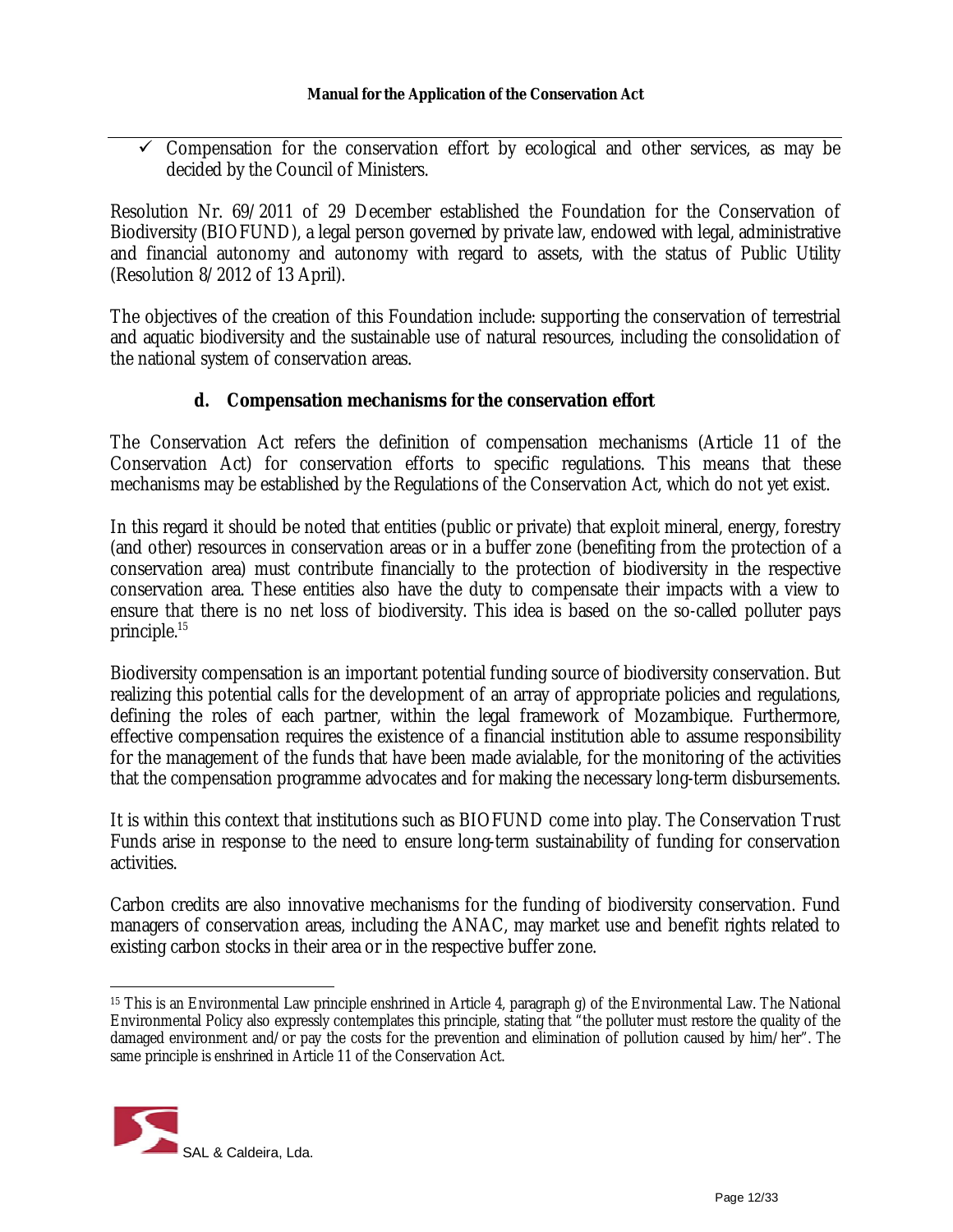The following is of importance when it comes to carbon stocks: a reduction of the emission of gases that cause the greenhouse effect and global warming on our planet leads to the issuance of a kind of certificate - the **carbon credit**.

Under the Protocol<sup>16</sup> it works as follows: the Protocol determines a maximum quota of  $GHG<sup>17</sup>$  that developed countries can emit. In turn, developed countries create laws that restrict GHG emissions. However, the countries or industries that fail to achieve the goals of GHG emission reductions determined by the Protocol become carbon credit buyers. On the other hand, those countries or industries that managed to reduce their emissions below the quota determined by the Protocol may at market prices sell the surplus of "emission reductions" on the national or international market, which in general is bought by companies from countries that fail to reduce the emission of polluting gases, allowing them to maintain or increase the emission.

A carbon credit is equivalent to one tonne of CO $_{\rm 2}$  (carbon dioxide) that is not being produced. Other gases that are reduced are also given credits, using a carbon equivalent table to that end.

The allowed amount of poluting gas emissions and the laws governing the carbon credit system were defined during the negotiations of the Protocol (discussed and negotiated in Japan in 1997).

## **e. National network of conservation areas**

The national network of conservation areas consists of the full conservation areas and the sustainable conservation area (concepts dealt with in the point below).

The objective of the national network of conservation areas is to:

- $\checkmark$  Contribute to maintaining biological diversity and genetic resources in the country and in Mozambican territorial waters;
- $\checkmark$  Protect endangered, rare and endemic species at the national, provincial, district and local government level;
- $\checkmark$  Contribute to the preservation and restoration of the diversity of terrestrial or aquatic natural ecosystems,;
- $\checkmark$  Promote sustainable development through the sustainable use and benefit of natural resources;
- $\checkmark$  Economic and socially value biological diversity, promoting sustainable activities, including hunting and the awarding of rights to engage in contemplative tourism and fishing, with a view to financially support conservation;

<sup>17</sup> Acronym of Green House Gasses.



<sup>16</sup> Ratified by Resolution Nr. 10/2004 of 28 July.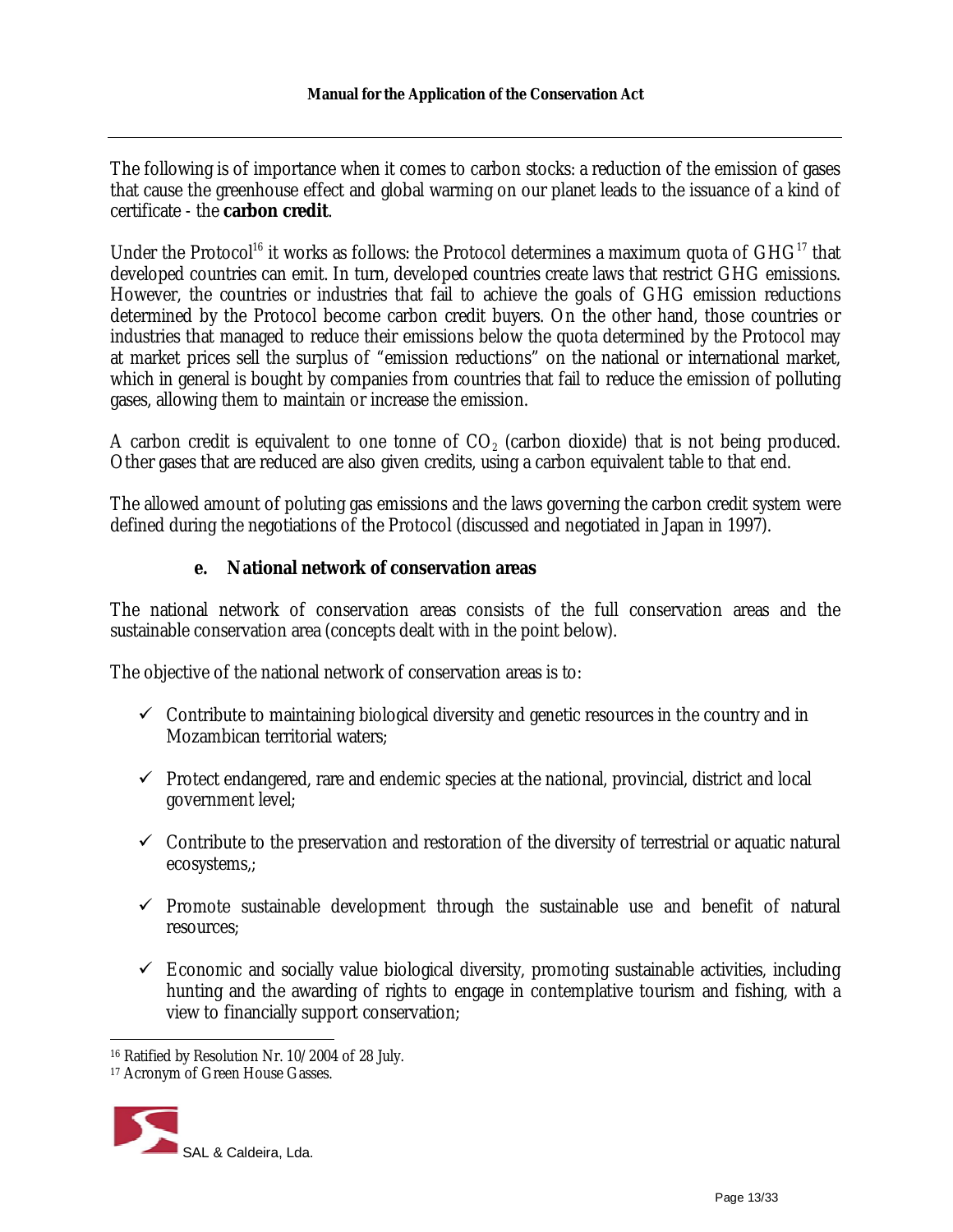- $\checkmark$  Preserve natural resources necessary for the livelihood of local communities, while respecting and valuing their knowledge and their culture;
- $\checkmark$  Promote the use of the principles and practices of conservation and management of natural resources in the development process, especially by local communities;
- $\checkmark$  Protect natural and cultural landscapes of special beauty and the natural and cultural heritage, which represents the national identity;
- $\checkmark$  Protect and recuperate water resources and wetlands;
- $\checkmark$  Encourage and develop scientific research activities;
- $\checkmark$  Promote environmental education, the interpretation of nature, leisure and recreation and ecotourism in conservation areas.

# **5. Protection Areas 18**

These are delimited territorial areas, representing the national natural heritage, destined for the conservation of biological diversity and fragile ecosystems or animal or plant species.

The point below presents the classification of protection areas. This legal classification of protection areas aims at ensuring the conservation of representative ecosystems and species and the coexistence of local communities with other interests and values to be preserved.

Note that some ordinances, including the Land Law, the Environmental Law and also the CRM, use concepts such as "total protection areas", "environmental protection areas" and "nature protection areas" to refer to protection areas, which is a broader concept. 19

#### **5.1 Classification**

#### **a) Total protection areas**

These are areas in the public domain, destined for the conservation of ecosystems and species without resource extraction intervention, allowing only for the indirect use of natural resources.

Total protection areas can be classified as: integral nature reserve; national park; and cultural and natural monument.

## **b) Integral natural reserve**

<sup>&</sup>lt;sup>19</sup> This question is more amply dealt with uin the attached report.



<sup>18</sup> Cfr. Article 13 of the Conservation Act. This article revokes article 10 of the LFFB dealing with protection areas.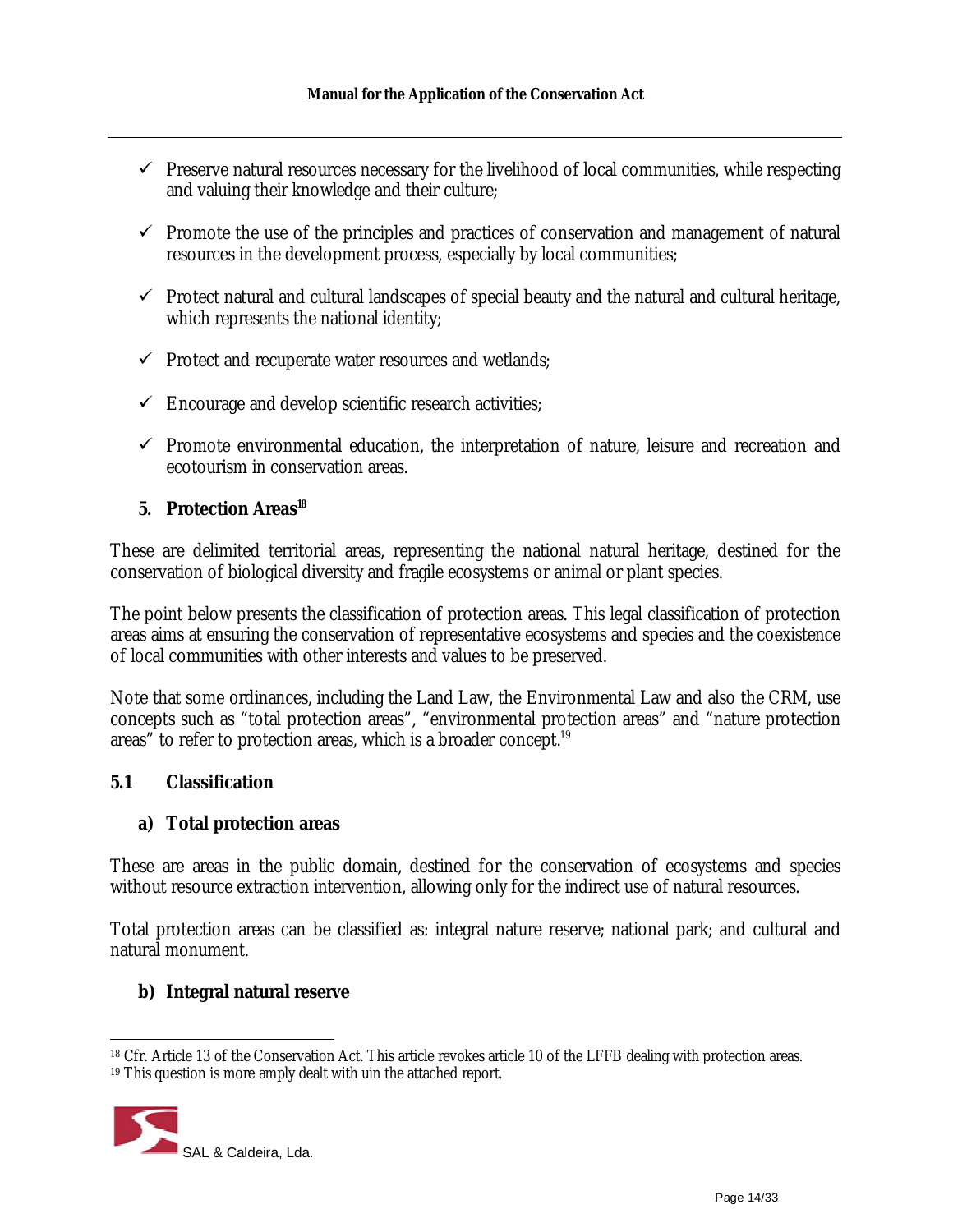This is a total protection area in the public domain of the State, delimited for the preservation of nature, the maintenance of ecological processes, the financing of ecosystems and endangered or rare species.

Except for scientific reasons related to supervision or for contemplation tourism practices that do not involve the establishment of infrastructure, the following activities are strictly forbidden in these areas:

- $\checkmark$  Hunting, fishing, camping, any forestry, agricultural, or mining activity whatsoever;
- $\checkmark$  Research, surveys, drilling, earthworks or works aiomed at shaping the appearance of the terrain or vegetation;
- $\checkmark$  Engaging in any acts that harm or disturb the biological diversity;
- $\checkmark$  The introduction or harvesting of any zoological or botanical species either indigenous or exotic, wild or domestic.

## **c) National park**

This is a total protection area in the public domain of the State, delimited for the propagation, protection, conservation, preservation and management of wild flora and fauna and for the protection of sites, landscapes or geological formations of particular scientific, cultural or aesthetic value in the public interest and for public recreation, that are representative of the national heritage.

Except for scientific reasons or for the requirements of maintenance, the following activities are forbidden in national parks:

- $\checkmark$  Hunting, any forestry, agricultural, mining or animal husbandry activity whatsoever;
- $\checkmark$  Research or surveys, drilling or the construction of embankments;
- $\checkmark$  All works capable of modifying the appearance of the terrain or vegetation characteristics and of causing water pollution;
- $\checkmark$  All action that by its very nature disrupts the maintenance of ecological processes, flora, fauna and the cultural heritage;
- $\checkmark$  The introduction of any zoological or botanical species either indigenous or exotic, wild or domestic.

Unlike the Integral Natural Reserve, the presence of man in these areas is allowed, in accordance with the management plan, provided that this does not threaten the preservation of natural resources and biological diversity. Also allowed is controlled and monitored scientific research of natural resources for area management purposes.

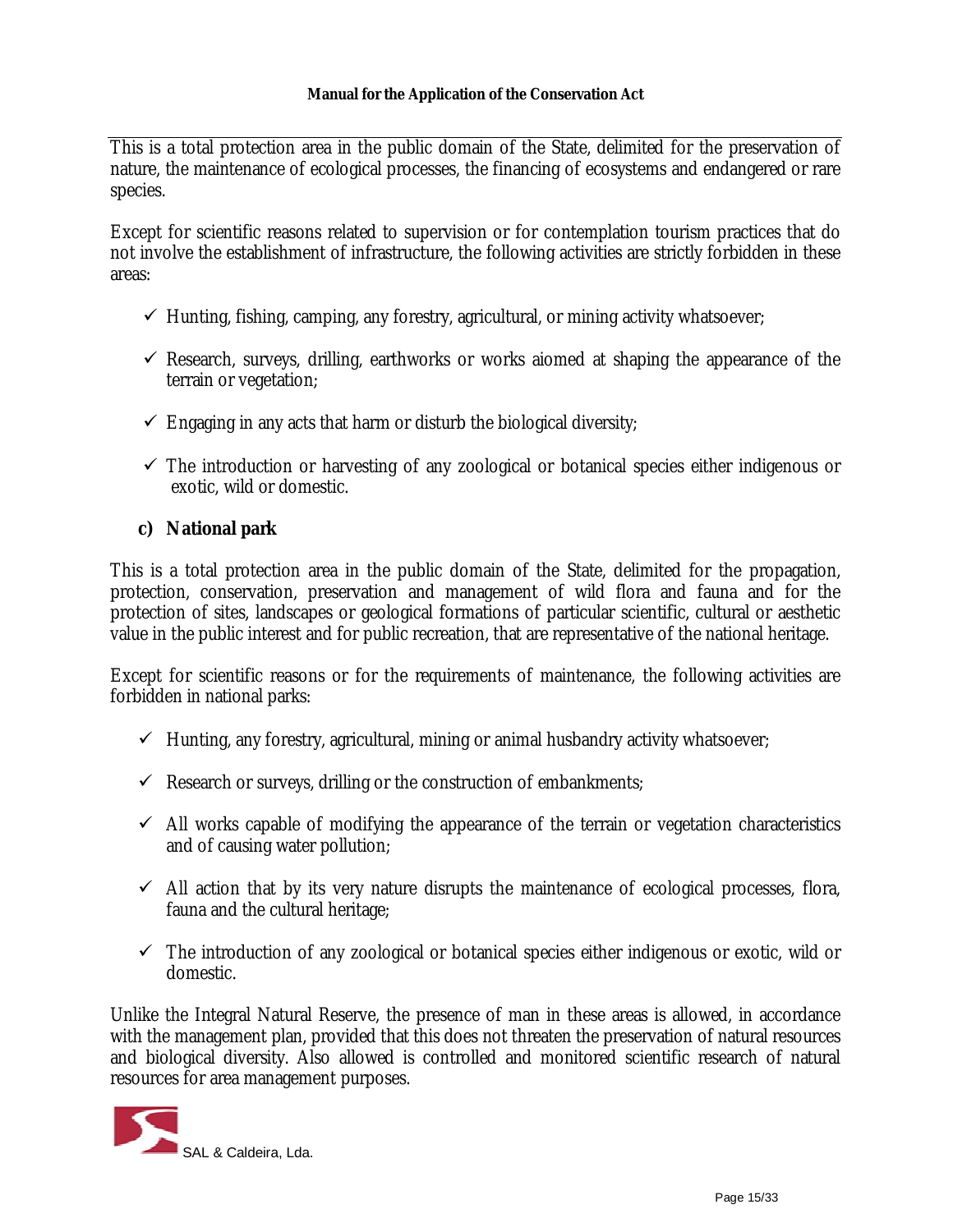## **d) Cultural and natural monument**

This is an area that contains one or more elements with natural, aesthetic, geological, religious, historical or cultural value, exceptional or one of a kind, in areas smaller than 100 hectares that, for their uniqueness and rarity, require the conservation and maintenance of their integrity. The cultural and natural monument can be public, municipal, community or private.

Trees of ecological, aesthetic, historical and cultural value are also considered natural monuments.

The monuments aim at (i) protecting or preserving specific natural or cultural elements, (ii) providing for eco-tourism activities, recreation, education and scientific research, (iii) ensuring the preservation and reproduction of rare endemic, protected and endangered vegetation species or formations, (iv) preventing or eliminating any form of occupation or exploration incompatible with the objective of monument protection, (v) contributing to economic and social local development for the promotion of tourism and local community participation in the benefits from these activities.

Monuments are managed in accordance with tradition, restricted use, and the principles and requirements of monument conservation.

## **5.2 Sustainable use protection areas**

These are areas in the public and private domain, destined at conservation, subject to integrated management while allowing resource extraction levels that respect sustainable limits in accordance with the management plans.

Sustainable use protected areas can be classified as: special reserve, environmental protection area, official game reserves, community conservation area, sanctuary, game farm, municipal ecological park.

## **a) Special reserve**

This is a sustainable use protection area in the public domain, delimited and destined for the protection of a particular species of rare flora or fauna that is endemic or endangered, or showing to be in decline, or with recognized cultural and economic value. The special reserve may be of national or provincial interest, depending on the interests it seeks to protect.

The following activities are forbidden in special reserve:

- $\checkmark$  Hunting, any forestry, agricultural, mining mining or animal husbandry activity whatsoever;
- $\checkmark$  Research or surveys, drilling or the construction of embankments;
- $\checkmark$  All works capable of altering the appearance of the terrain or of vegetation characteristics and of causing water pollution;

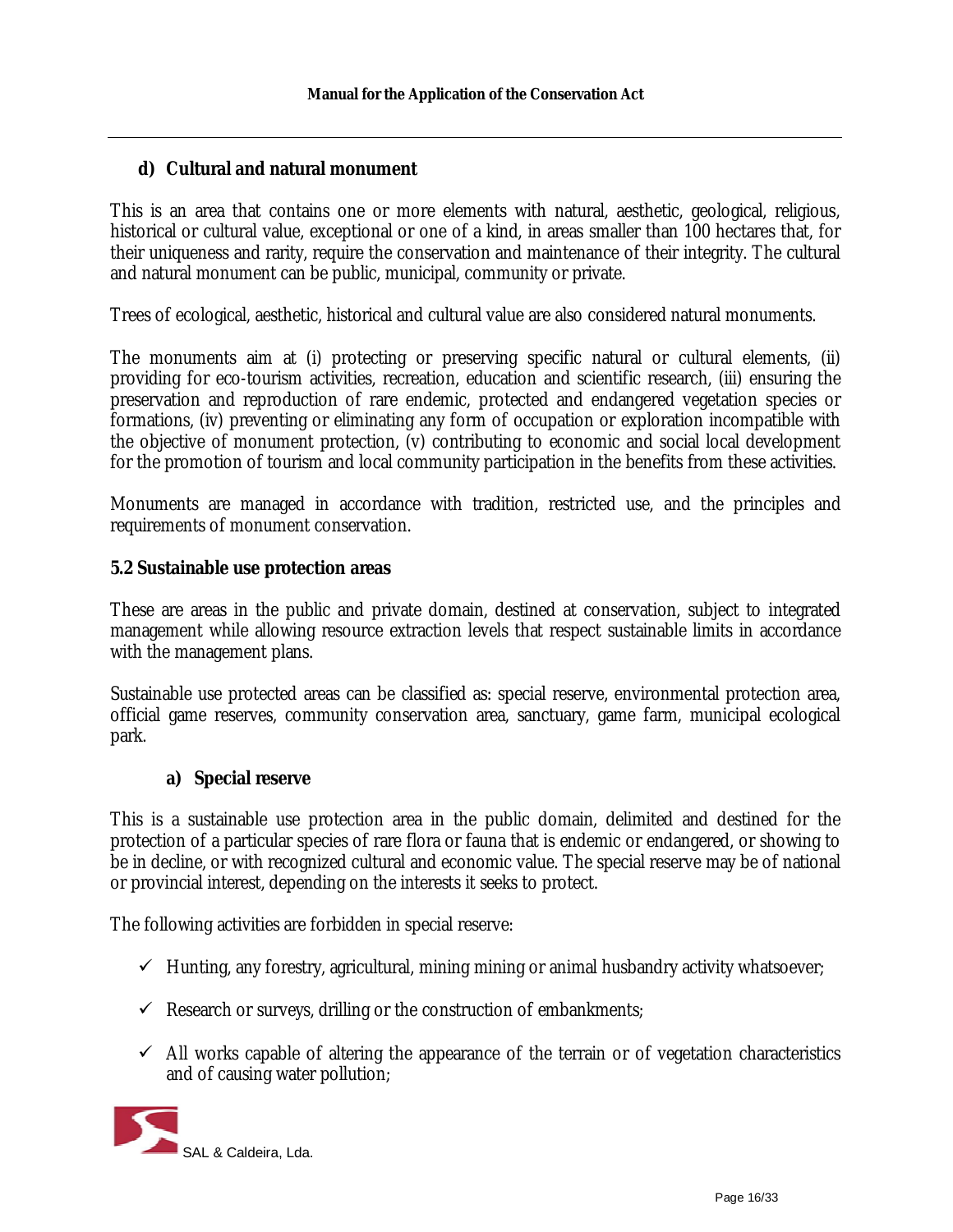- $\checkmark$  All action that by its very nature disrupts the maintenance of ecological processes, flora, fauna and the cultural heritage;
- $\checkmark$  The introduction of any zoological or botanical species either indigenous or exotic, wild or domestic.

Thus, it is prohibited in special reserves to exploit any resources other than resources whose exploitation is permitted by the management plan.

Please note that the presence of man in special reserves is allowed, in accordance with the management plan, provided that this does not threaten the preservation of natural resources and biological diversity. Also allowed is controlled and monitored scientific research of natural resources for area management purposes.

## **b) Environmental protection area**

This is a sustainable use protection area in the public domain, delimited and managed in an integrated manner, where interaction between human activity and nature shapes the landscape with specific and exceptional aesthetic, ecological or cultural qualities, providing important ecological services to its residents and neighbours.

The objectives of this area are:

- $\checkmark$  Ensure the protection and preservation of the environmental components as well as the maintenance and improvement of ecosystems with recognized ecological and socioeconomic value;
- $\checkmark$  Maintain a harmonious relationship between nature and culture, protecting the landscape and ensuring traditional forms of land use and the creation and expression of socio-cultural values;
- $\checkmark$  Encourage ways of life and sustainable socio-economic activities in harmony with nature and the preservation of the cultural values of local communities;
- $\checkmark$  Maintain the diversity of landscape and habitat and of associated species and ecosystems;
- $\checkmark$  Prevent and eliminate all forms of incompatible land use and activities that, through their dimension or magnitude, jeopardize the objectives of landscape protection;
- $\checkmark$  Provide outdoor leisure facilities to citizens, while respecting the essential qualities of the protection area;
- $\checkmark$  Contribute to sustainable development at local level, by promoting tourism and participation of local communities in the benefits from these activities.

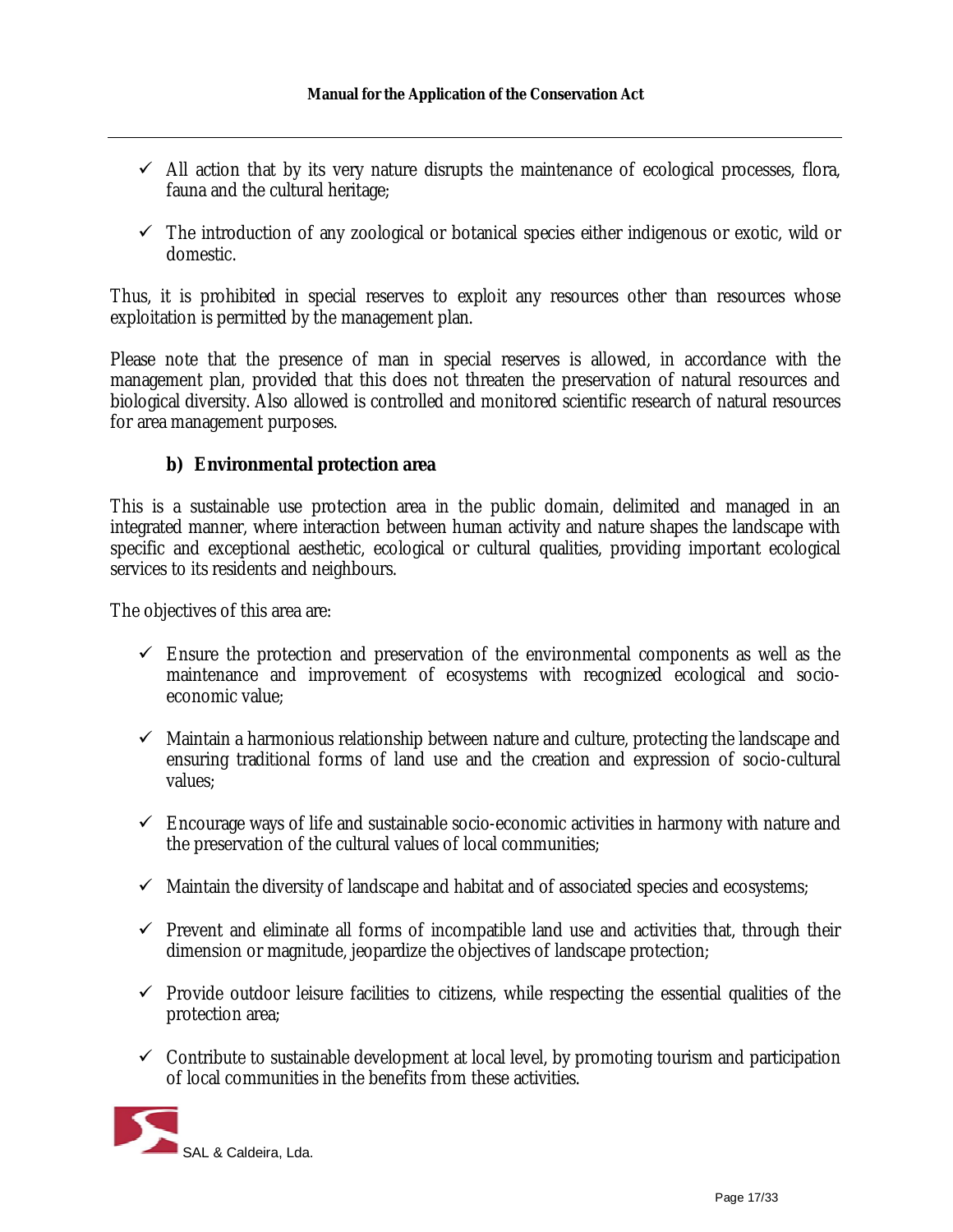Natural resources can be exploited in an environmental protection area, in accordance with the integrated development plan.

The environmental protection area may include land areas, lakes, rivers or the sea and other distinctive natural areas. Note that there may be other categories of protected areas within an environmental protection area, such as for example a sanctuary, an official game reserve, a municipal ecological park, etc.

## **c) Official game reserve**

This is a sustainable protection area in the public domain, delimited and destined for hunting activities and the protection of species and ecosystems. The right to hunt in these areas is only recognized by means of a concession contract entered into by the State and the operator.

An official game reserve must be managed in accordance to a management plan duly approved by the Ministry of Tourism, on a proposal from the ANAC.

As far as prohibitions are concerned, the law prohibits the practice of any activity likely to compromise the objectives that led to the signing of the concession contract with the State referred to above.

However, the use of forest and wildlife resources by local communities is allowed, provided that it is done in a sustainable manner for subsistence purposes without compromising the objectives of the official game reserve (as indicated above).

Allowed in the official game reserve is the restocking<sup>20</sup> of hunting resources, subject to the provisions in national legislation and in the respective management plan.

## **d) Community protection area**

This is a sustainable use protection area in the public domain of the community, delimited and managed by one or more local communities that have the right to use and benefit from land, destined for the conservation of flora and fauna and the sustainable use of natural resources.

Community protection areas have the following objectives:

- $\checkmark$  Protect and preserve the natural resources in the area daily used by the community;
- $\checkmark$  Preserve natural resources, sacred forests and other sites of historical, religious and spiritual importance and of cultural use by the community;

<sup>20</sup> Articles 82 ff. of the RLFFB deal with the restocking of species.

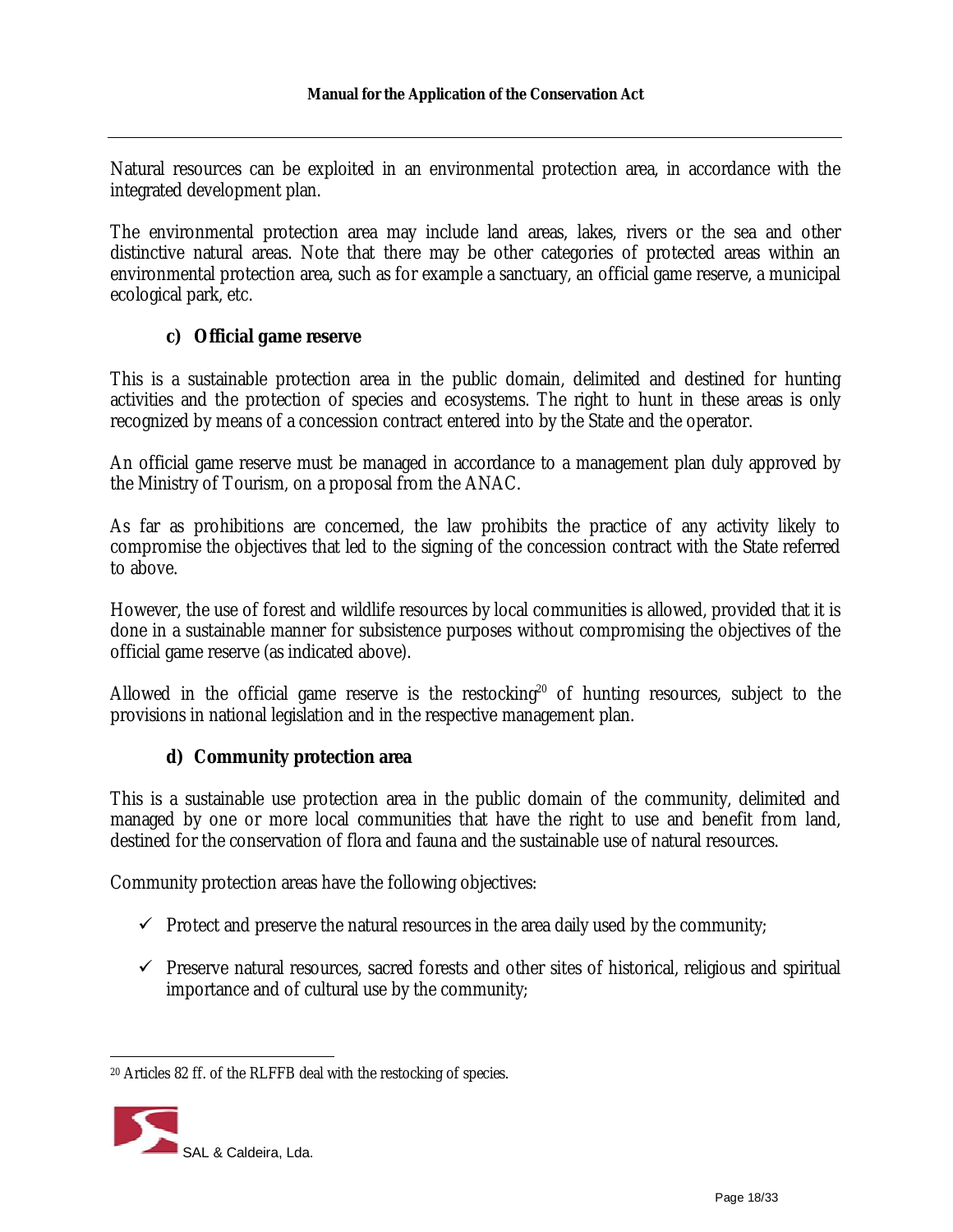- $\checkmark$  Ensure sustainable management of natural resources with a view to local sustainable development;
- $\checkmark$  Ensure access to and sustainability of medicinal plants with respect to biological diversity in general.

Natural resources in the community protection area are managed in accordance with the rules and customary practices of the local communities, withourt prejudice to compliance with national legislation.

Licensing of third party resource exploitation activities is to be done with the prior consent of local communities following a consultation process, culminating in the signing of a partnership agreement.

## **e) Sanctuary**

This is an area in the public domain of the State or in the private domain, destined to the reproduction, shelter, feeding and investigation of certain fauna and flora species.

The sanctuary can be demarcated within or outside an alredy existing protection area.

The restocking of species in sanctuaries is allowed (observing the management plan and the law).

Resources in a sanctuary may be exploited by means of a special license, with the exception of species that are under protection, provided one complies with the management plan or the law. The procedures for licensing shall be established by regulation.

## **f) Game farm**

This is a fenced area in the private domain and intended for fauna and flora conservation, in which the right to hunt is limited to the holder of the land use and benefit right (DUAT) or to those who have permission from the DUAT holder - both the holder of the DUAT and those authorized by him/her need to have the relevant hunting license issued by the competent authority.

The law allows the holder of game farm to:

- $\checkmark$  Establish a balanced exploitation of certain species for meat production and the use of other remains and by-products;
- $\checkmark$  Place animals in captivity, while being responsible for their feeding, health and maintenance;
- $\checkmark$  Own the animals that enter the area;
- $\checkmark$  Buy the animals found in the area from the State;

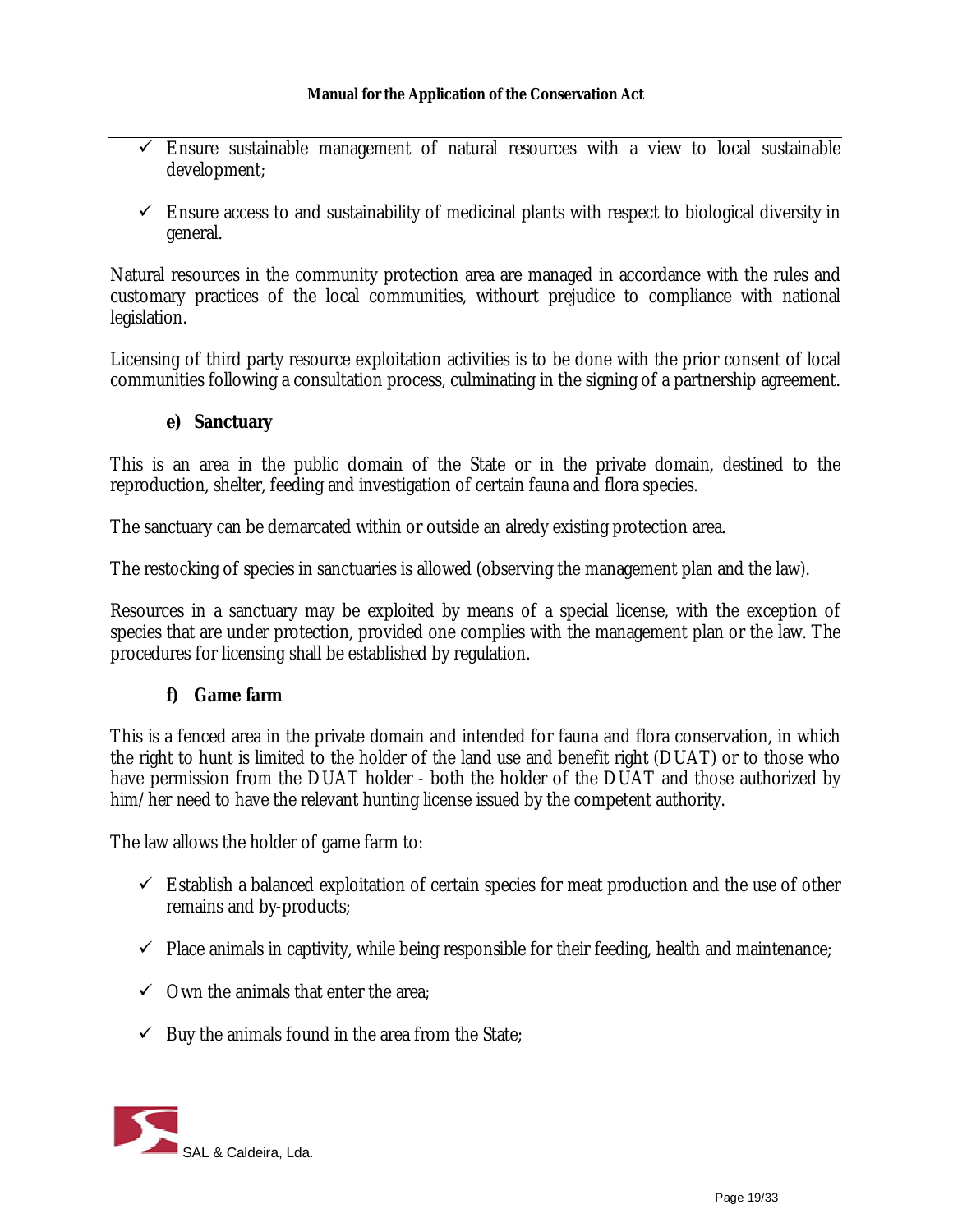$\checkmark$  Restock species, subject to the provisions in the RLFFB<sup>21</sup> and the management plan.

## **g) Municipal ecological park**

This is a sustainable use protection area belonging to a municipality, for the conservation of sensitive ecosystems within an urban and settlement context.

The creation of these areas aims at:

- $\checkmark$  Protecting crucial nature elements with a view to the ecological balance of the local authority, including wetlands, mangroves, hills, dunes, forest areas;
- $\checkmark$  Protecting and preserrving endemic, rare or threatened species and ecosystems;
- $\checkmark$  Preventing arbitrary occupation and uncontrolled and disorderly urbanization of green spaces located in the municipalities;
- $\checkmark$  Contributing to the quality of life of the citizens of the municipality;
- $\checkmark$  Encouraging environmental education, recreation and leisure of the citizensnof the municipality as well as ecotourism;
- $\checkmark$  Allowing the regeneration of species essential for the livelihood of the populations;
- $\checkmark$  Encouraging scientific research, especially related to the establsihment of education and research.

Note that in these areas the presence of Man is permitted provided it does not jeopardize the objectives of their establishment.

## **5.3 Crossborder conservation areas**

This is an area that crosses one or more borders between States<sup>22</sup> and consists of conservation areas or other forms of land use contributing to the protection and maintenance of biological diversity and associated natural resources, and that promotes economic development.

The objectives of establishing these areas are:

 $\checkmark$  Regional or international cooperation in managing shared resources;

<sup>&</sup>lt;sup>22</sup> Such as, for example The Limpopo Transnational Park, between South Africa, Mozambique and Zimbabwe.



<sup>21</sup> Article 82 ff.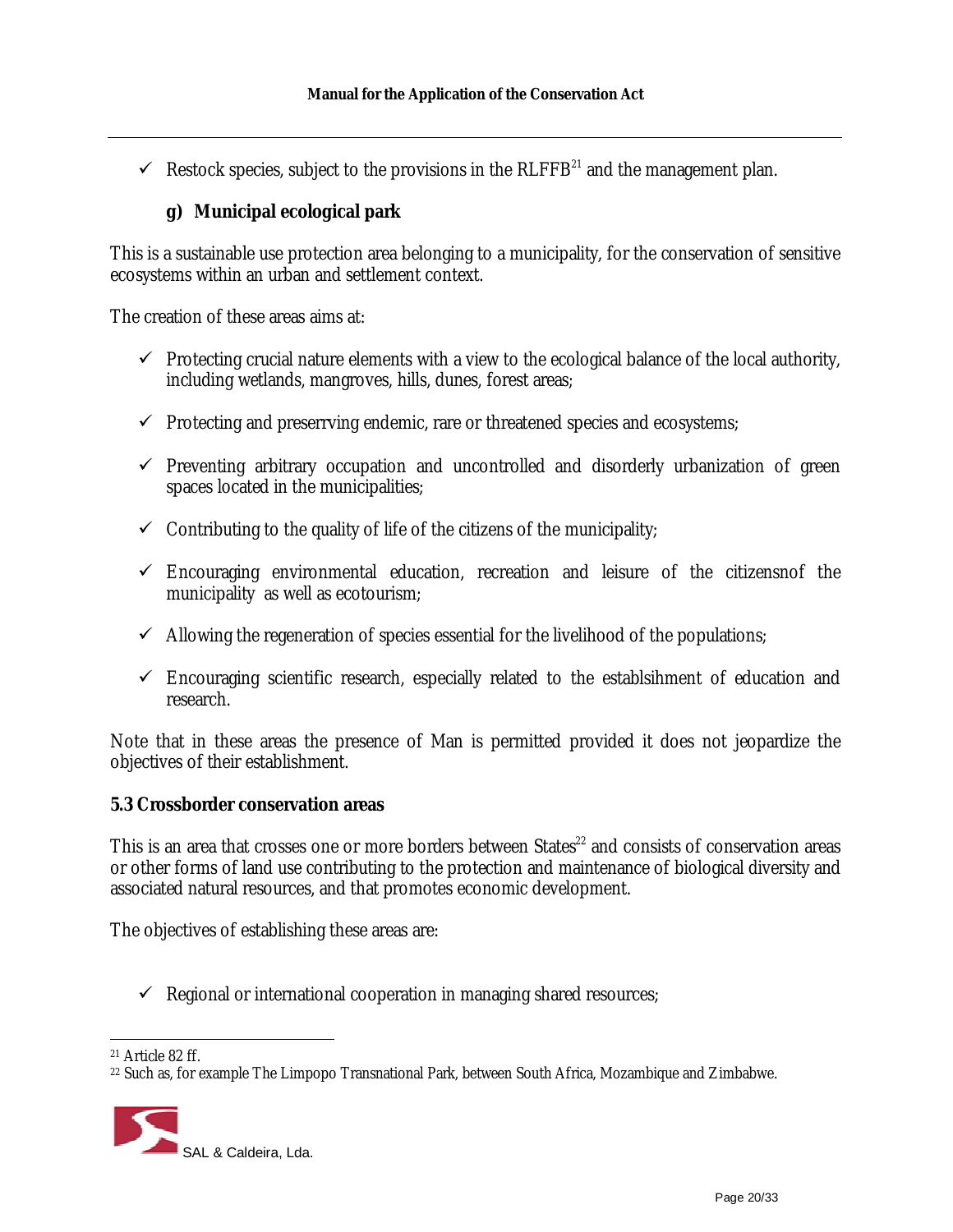- $\checkmark$  Pursuing the objectives of each conservation area category integrated in the areas of crossborder conservation;
- $\checkmark$  The implementation of common approaches to the conservation of ecosystems and species in order to maintain connectivity between habitats, vegetation formations and animal populations.

It should be noted that cross-border conservation areas are established by treaty or agreement entered into and approved by State bodies.

## **6. Buffer zone**

This is a delimited territorial area around the conservation area, which constitutes a transitional area between the conservation area and thesurrounding multiple use area, and whose objective is to control and reduce the impacts of activities that are incompatible with the conservation of biological diversity, both from inside to outside and from outside to inside the conservation area.

The objective of creating a buffer zone is to:

- $\checkmark$  Establish a buffer zone around a conservation area, which minimizes the pressures of the various human activities;
- $\checkmark$  Protect water courses and other water sources, thus safeguarding their quality and quantity;
- $\checkmark$  Promote and maintan the landscape in general and the development of tourism, with the participation of the private sector and local communities;
- $\checkmark$  Promote environmental education serving as a basis for consolidating an attitude of respect for the activities and needs related to conservation and quality of life;
- $\checkmark$  Containment of continuous and unplanned urbanization;
- $\checkmark$  Consolidation of appropriate activities that complement the proposed management plan of the conservation area;
- $\checkmark$  Extend conservation measures in order to promote the sustainable use of natural resources;
- $\checkmark$  Provide the function of ecological corridors in order to ensure the upkeep of the biological structure and processes, the connectivity of habitats and the movement of genetic material between conservation areas.

Any activity likely to affect the biotic of the buffer zone is to be previouslçy approved by the Ministry of Tourism and is subject to environmental licensing in terms of the specific legislation.

#### **7. Activities in conservation areas**

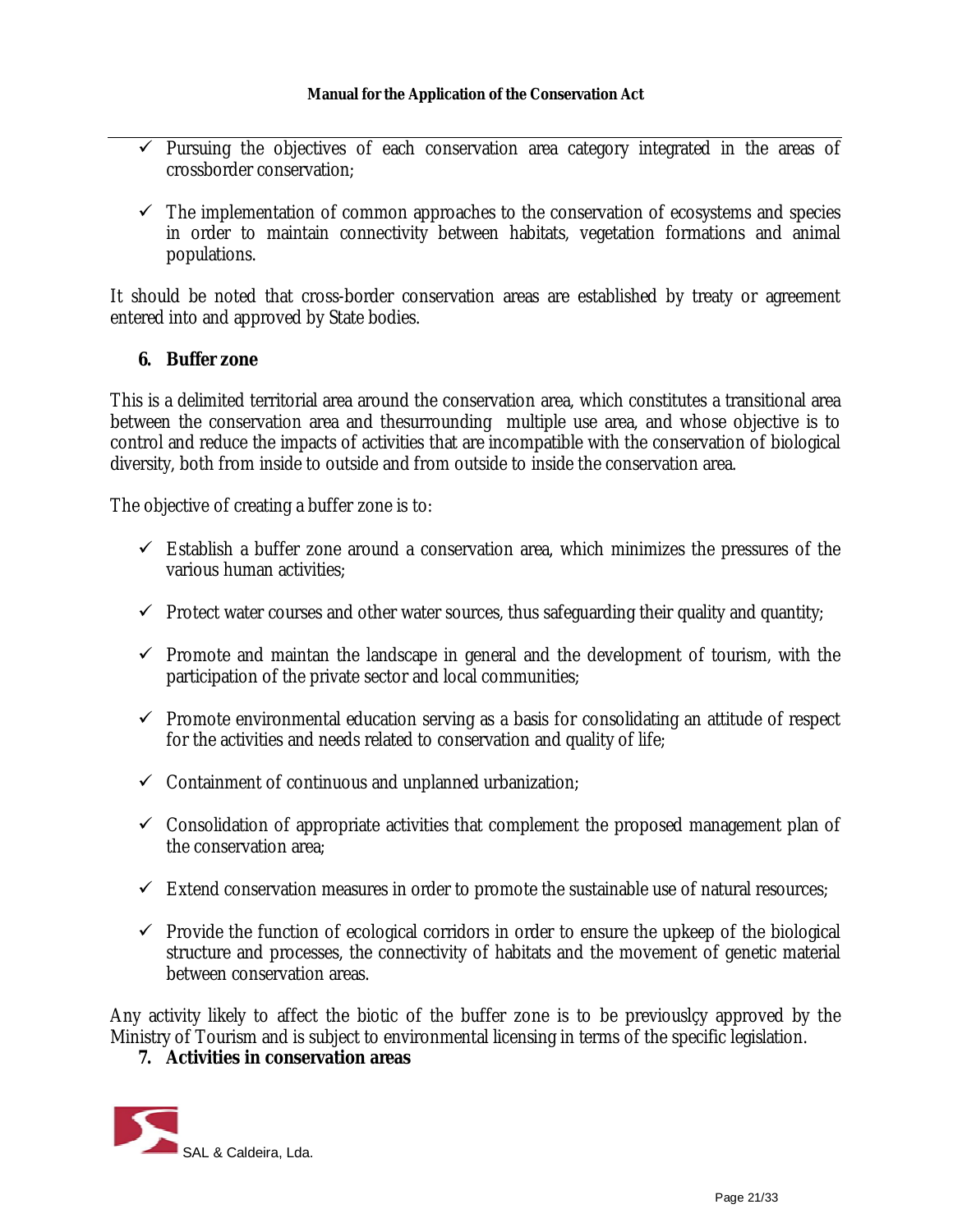#### **7.1 Pursuing activities in conservation areas**

The law allows the pursuit of activities in conservation areas when the need, utility or public interest so require. In addition to the activities allowed in the categories of areas indicated above, the following are included as well:

- $\checkmark$  Concessions for tourism activities;
- $\checkmark$  Concessions for hunting;
- $\checkmark$  Hunting, fishing and exploitation of forest resources;
- $\checkmark$  The capture of live animals and the harvesting of eggs;
- $\checkmark$  Beekeeping;
- $\checkmark$  Scientific research.

Other activities provided for in the management plan may be permitted as well.

#### **7.2 Legislation that applies to activities in conservation areas**

The concessionss for pursuing tourist activities, hunting, fishing, forestry, beekeeping and scientific research are implemented while obeying specific legislation, permissions and restrictions imposed by the Conservation Act (indicated in the various categories and described in the above points) and the management plan of the conservation area in question.

#### **7.3 Hunting modalities**

The hunting modalities are (i) hunting on the basis of a license, (ii) sport hunting and (iii) commercial hunting.

The terms and conditions, the annual quota of hunted wild animals, as well as the hunting instruments allowed in the various modalities referred to are established by a specific ordinance.

#### **a) Hunting on the basis of a simple license**

Hunting on the basis of a simple license is done by local communities in sustainable use protection areas and their buffer zones, aiming at own consumption.

Licensing for hunting for local community members is done by local councils in accordance with the customary norms and practices and in coordination with the Ministry of Tourism.

Under the RLFFB the following requirements have to be met in order to obtain a license:

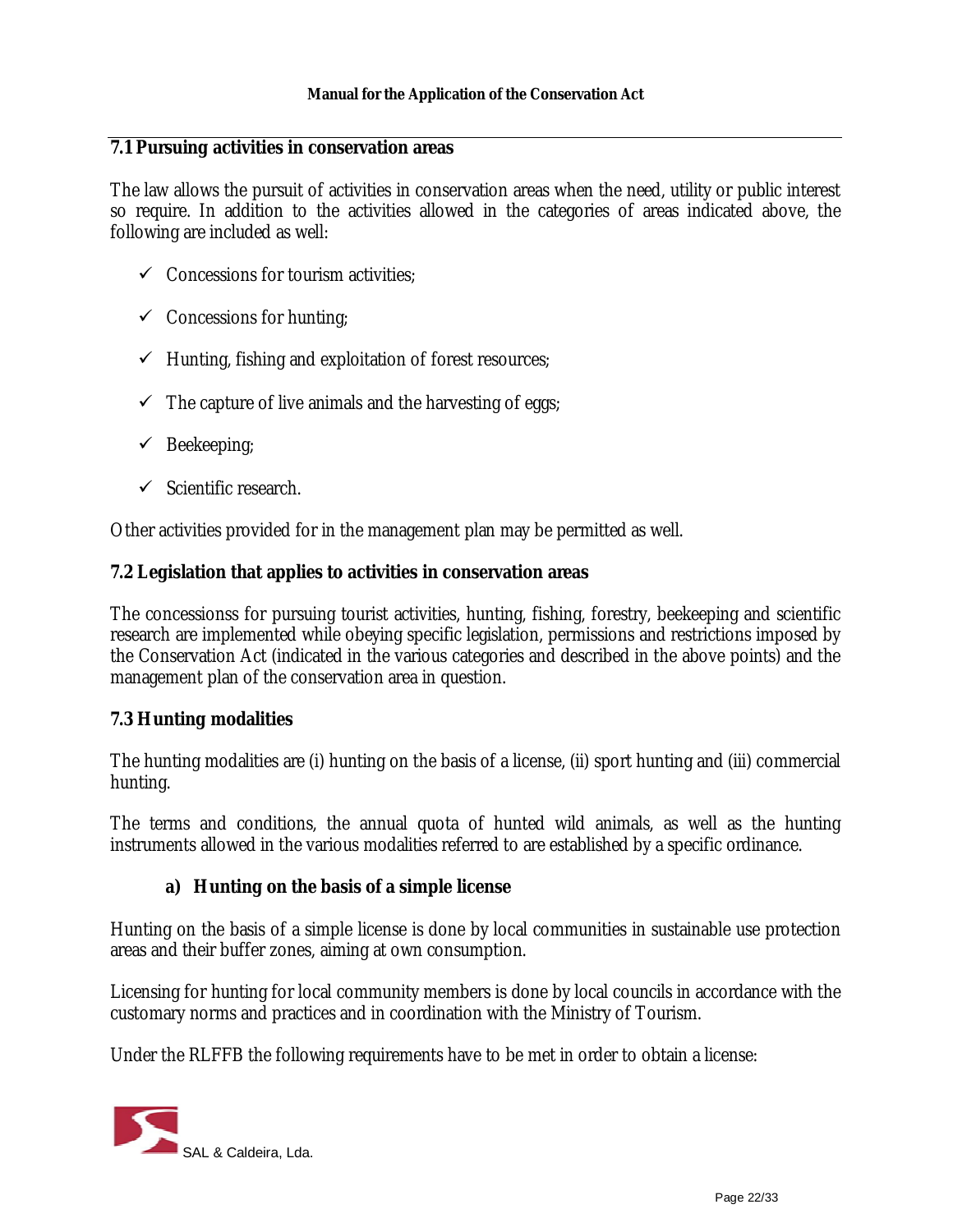- $\checkmark$  Be at least 18 years of age;
- $\checkmark$  Not suffering from mental disorders or physiological impairments which would pose a risk when hunting; and
- $\checkmark$  A declaration by the applicant that is he not, by law or judicial decision, forbidden to hunt or carry and use firearms.

The hunting license must contain the following data:

- $\checkmark$  The number and date of issue;
- $\checkmark$  The period of validity;
- $\checkmark$  A recent passport photo of the holder;
- $\checkmark$  The full name, date and place of birth;
- $\checkmark$  The nationality and habitual residence of the holder;
- $\checkmark$  The eventual prohibition of possessing and using firearms, and other conditions concerning the holder, imposed by law;
- $\checkmark$  An indication of the licensed species;
- $\checkmark$  The table with observations concerning the holder's conduct.

## **b) Sport hunting**

Sport hunting is done by national and foreign individuals in official game reserves, game farms and other sustainable use protection areas and in their buffer zones, in accordance with the management plan in question.

The license application for sport hunting is submitted by the concession holder of the official game reserve or game farm on behalf of the hunters involved, in accordance with the quota established for the concession holder and it is addressed to the National Director of Forestry and Wildlife, in accordance with the requirements for official game reserves or game farms.

The application for a hunting license must contain:

- $\checkmark$  The name of the hunter benefiting from the license;
- $\checkmark$  The identification of the concession holder, with reference to the official game reserve or game farm;

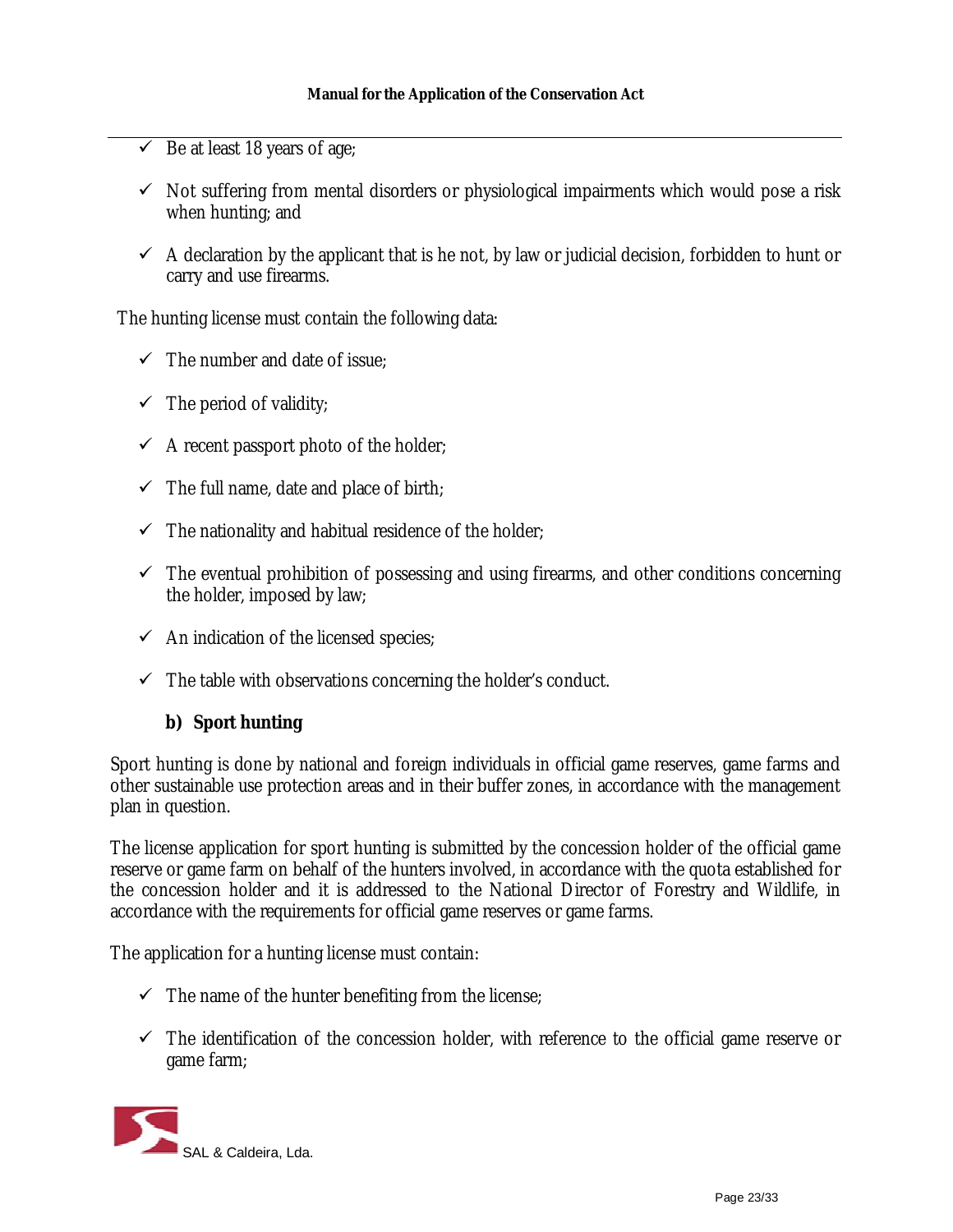- $\checkmark$  The legal requirements for the granting of the license (the same conditions for obtaining the simple license referred to above);
- $\checkmark$  The quota of species awarded for the hunting season in question, or in the case of game farms, the approved management plan;
- $\checkmark$  An indication of the species one intends to hunt as well as the instruments and means to be used in hunting and responsible hunting guide.

# **c) Commercial hunting**

Commercial hunting is done by natural or legal persons in game farms in order to obtain remains or trophies to be marketed, and is based on the breeding of wild animals in terms of the conservation act.

## **d) Hunting in defense of personas and property**

Is permitted hunting in defense of persons and property against current or imminent attacks by wild animals when scaring or capture is not possible.

This mode must be exercised promptly after the knowledge of the facts, the specialized brigades of the State or the private sector and by duly authorized local communities.

É permitida a caça em defesa de pessoas e bens, contra ataques actuais ou iminentes de animais bravios quando não seja possível o afugentamento ou captura.

Esta modalidade deve ser exercida prontamente após o conhecimento dos factos, pelas brigadas especializadas do Estado ou pelo sector privado e pelas comunidades locais devidamente autorizadas.

## **7.4 Instruments and means for hunting**

The use of means and instruments that result in the taking or indiscriminate felling of species or individuals, such as burning, explosive, ties, mechanical traps, toxic, poisonous and automatic weapons

É proibida a utilização de meios e instrumentos que resultem na apanha ou abate indiscriminado de espécies ou indivíduos, tais como queimadas, explosivos, laços, armadilhas mecânicas, substâncias tóxicas, venenosas e armas automáticas.

## **7.5 Closed seasons**

Refers to the period during which it is forbidden to slaughter or fishing for certain species.

The conservation law refers the definition of governing the closed periods.

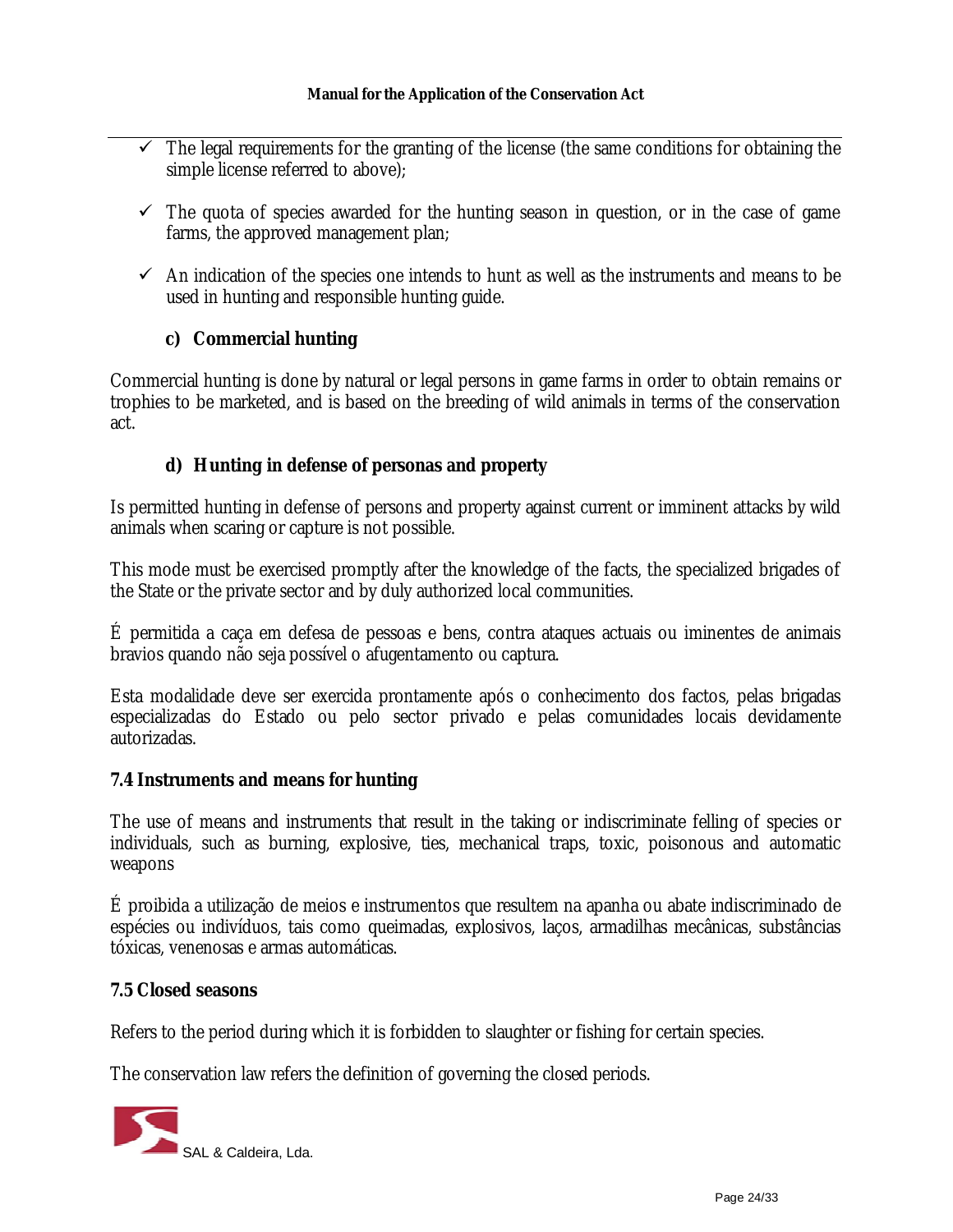The RLFFB establishing a general closed season for the logging of native species from 1 January to 31 March.

Refere-se ao período durante o qual é vedado o abate ou pesca de determinadas espécies.

A lei de conservação remete a definição dos períodos de defeso à regulamentação.

O RLFFB<sup>23</sup> estabelece um período de defeso geral para a exploração florestal de espécies nativas de 1 de Janeiro à 31 de Março.

## **7.6 Concessõiosn for hunting**

The conditions for the realization of hunting in the official game reserves, wild farms will be made below in paragraph 8.3., Below.

A actividade cinegética é a actividade de caça. As condições para a realização da caça nas coutadas oficiais, fazendas de bravio serão apresentadas adiante, no nº 8.3., abaixo.

## **8. Management of conservation areas**

#### **8.1 The different uses**

The uses made of or the activities undertaken in a conservation area shall be in accordance with the Conservation Act and its regulations, or with the management plan.

The uses compatible with the area may be subject to direct authorization by the administration of the area, if so provided for in the management plan. Authorization requests coming from other state bodies require the opinion of the administration of the area, which is binding.

Note that uses incompatible with the purpose of the conservation area are not included in the respective ordinance and must be removed as a matter of urgency

#### **8.2 Management rules**

It is incumbent upon the administration of the area to safeguard the values underlying the creation of the area, maintain its environmental quality and, as far as possible, restore the environment.

The management of conservation areas is obliged to:

 $\checkmark$  Pay more attention to cataloged species within a conservation area with a view to the recovery of its population and the elimination of threat factors;

<sup>23</sup> Cfr. Article 13, Nr. 1.

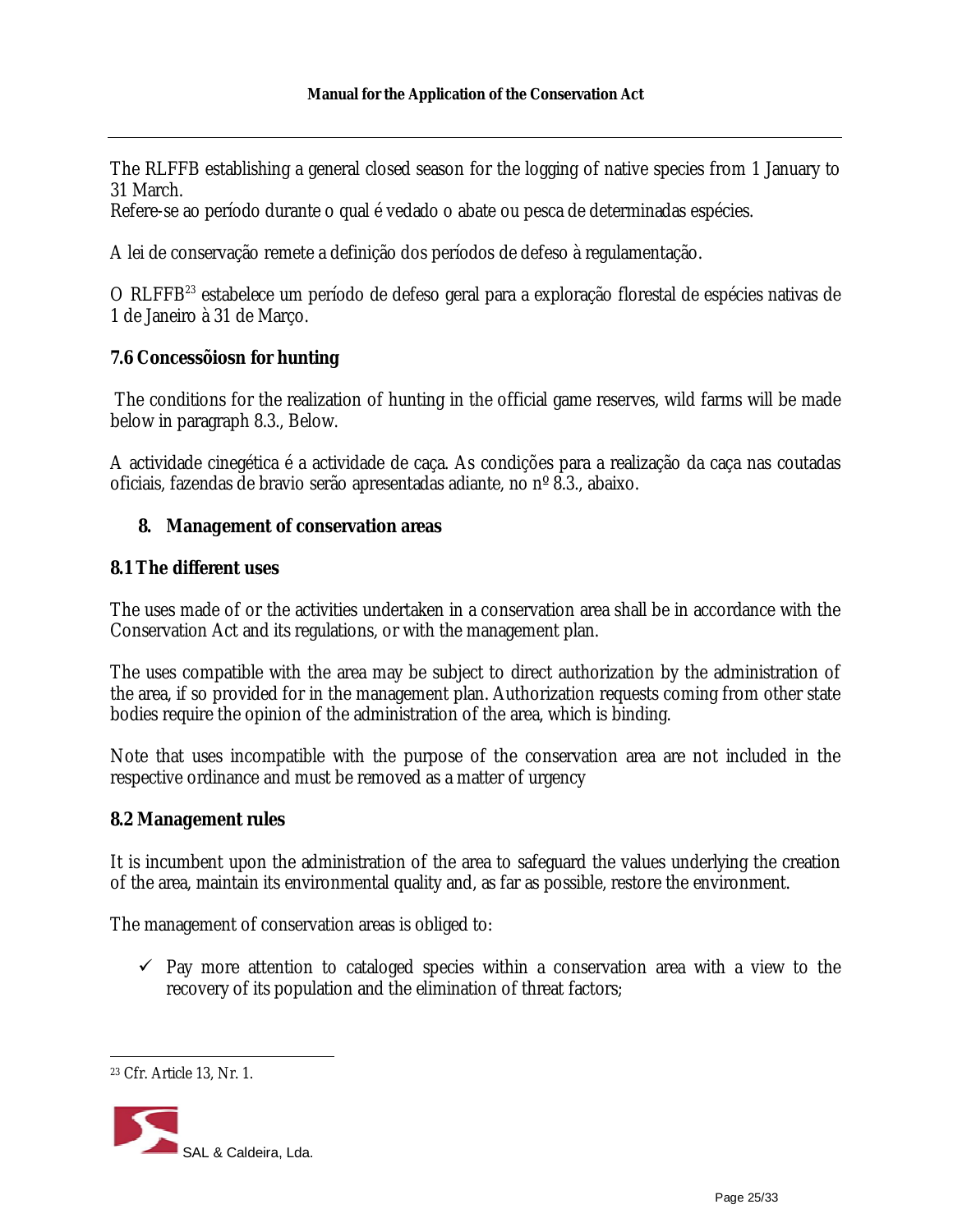- $\checkmark$  Ensure that natural resources, wherever these are located, are used in a controlled and sustainable manner;
- $\checkmark$  List the varieties of crops and native animal species that can be found in the conservation area (especially when their survival is threatened);
- $\checkmark$  Manage the area in collaboration with the local communities and encourage and support the activities that, being compatible with its conservation, contribute to the improvement of the quality of life of the local communities.

## **8.3 Management plan**

This is a technical document that establishes the framework and the rules that must govern the use and management of natural resources, including the establishment of the infrastructure needed to manage the area.

The management plan must include:

- $\checkmark$  The management objectives and timeline;
- $\checkmark$  The classification of the area and its geographical limits and the map of the area along with its zoning, if applicable;
- $\checkmark$  The uses that are considered prohibited and those subject to authorization in accordance with the protection needs of the area;
- $\checkmark$  The urban provisions, architectural standards and complementary protection measures;
- $\checkmark$  Guidance for the management of natural resources and eventual measures to restore the environment or species in a critical situation;
- $\checkmark$  Infrastructure and measures supporting traditional activities and other improvements of the living conditions of the local population;
- $\checkmark$  The rules governing visits of the area, where appropriate the safety of visitors, the information and interpretation of nature and, in general, the public at large;
- $\checkmark$  The facilities and infrastructure necessary for the management of the area;
- $\checkmark$  The special plans that must be prepared to address in detail any aspect of infrastructure or management needs for the area;
- $\checkmark$  The studies needed for a better knowledge of the area, including the monitoring of environmental and user conditions necessary to support the management and the economic projection of the corresponding investments, if any;

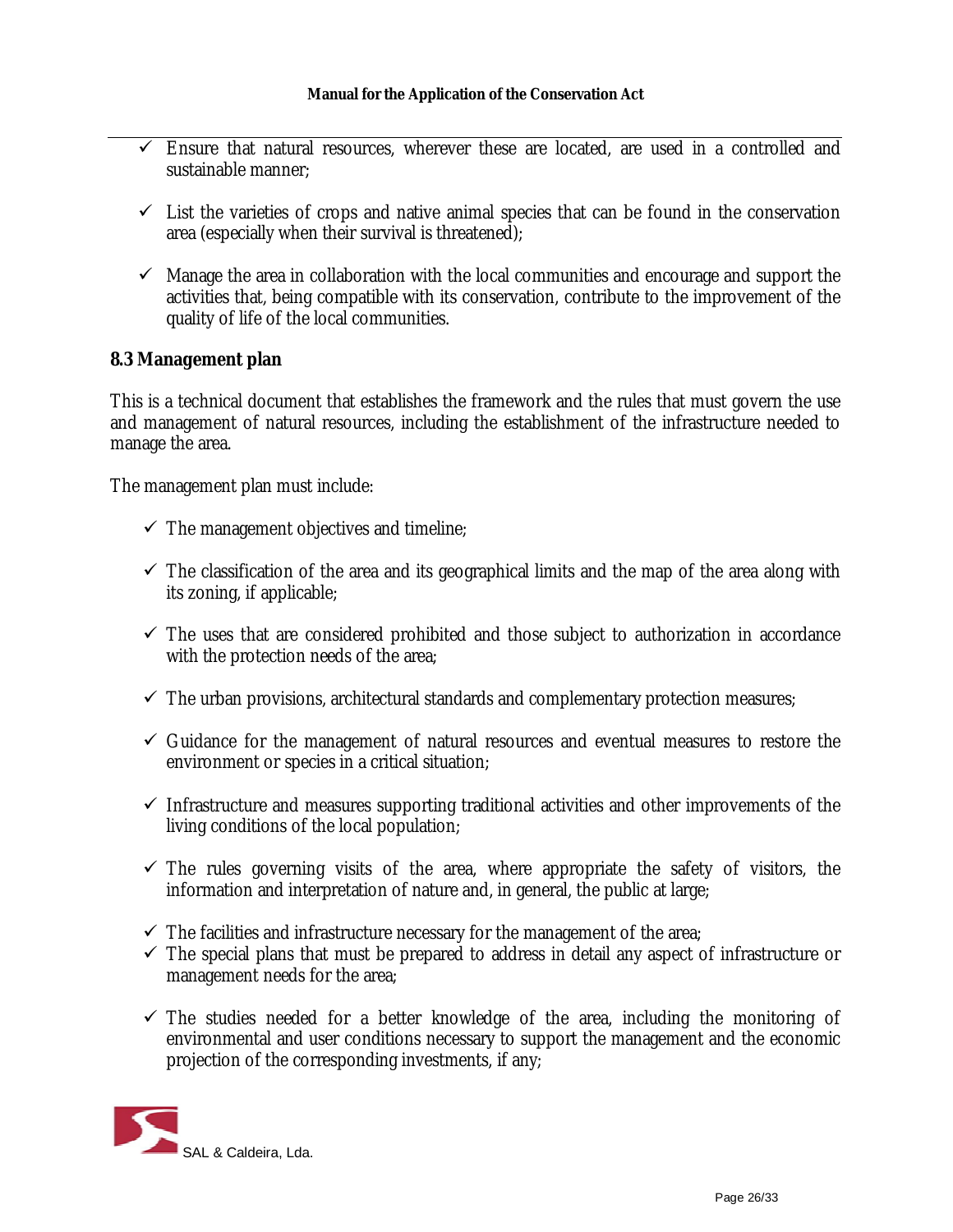## $\checkmark$  The system for managing and involving partners.

The management plan must cover the conservation area, its buffer zone, including measures aimed at promoting its integration in the economic and social life of the local communities.

As a transitional measure, while there is no management plan or while it is being prepared, the conservation area can be managed by means of a management intention statement, which shall include a description of the values of the significant natural and cultural resources existing in the area and a proposal for its management and use.

Note that the management plan has the same legal force as the environmental management plan and the land-use plan.

## **9. Recuperation and restoration of biological diversity**

The general criterion defined by law for the recovery and restoration of biological diversity:

- $\checkmark$  Reforestation, preferably of dunes, the foot and slopes of mountains, valleys and other sensitive areas, catchment areas and fragile ecosystems;
- $\checkmark$  Restocking of wildlife in accordance with the previously approved management plan and in compliance with the relevant legislation.

It should be noted that the transformation of a degraded zone for other purposes of use is not allowed in conservation areas. The zone in question must be restored to its previous condition.

## **10. Management of endangered species**

## **10.1 Endangered flora and fauna species**

It is incumbent upon the State to promote research and investigations concerning the state of biological diversity in the country, in order to provide information for decision-making with respect to the management of species.

The list of protected species and species whose use is permitted should be established by specific decree. See the attached list of endangered species.<sup>24</sup>

Note that this list is outdated, given that many animals, especially birds, are not included in this list.

## **10.2 Import and export endangered species**

<sup>24</sup> Cfr. Article 43, Nr. 5 of the RLFFB.

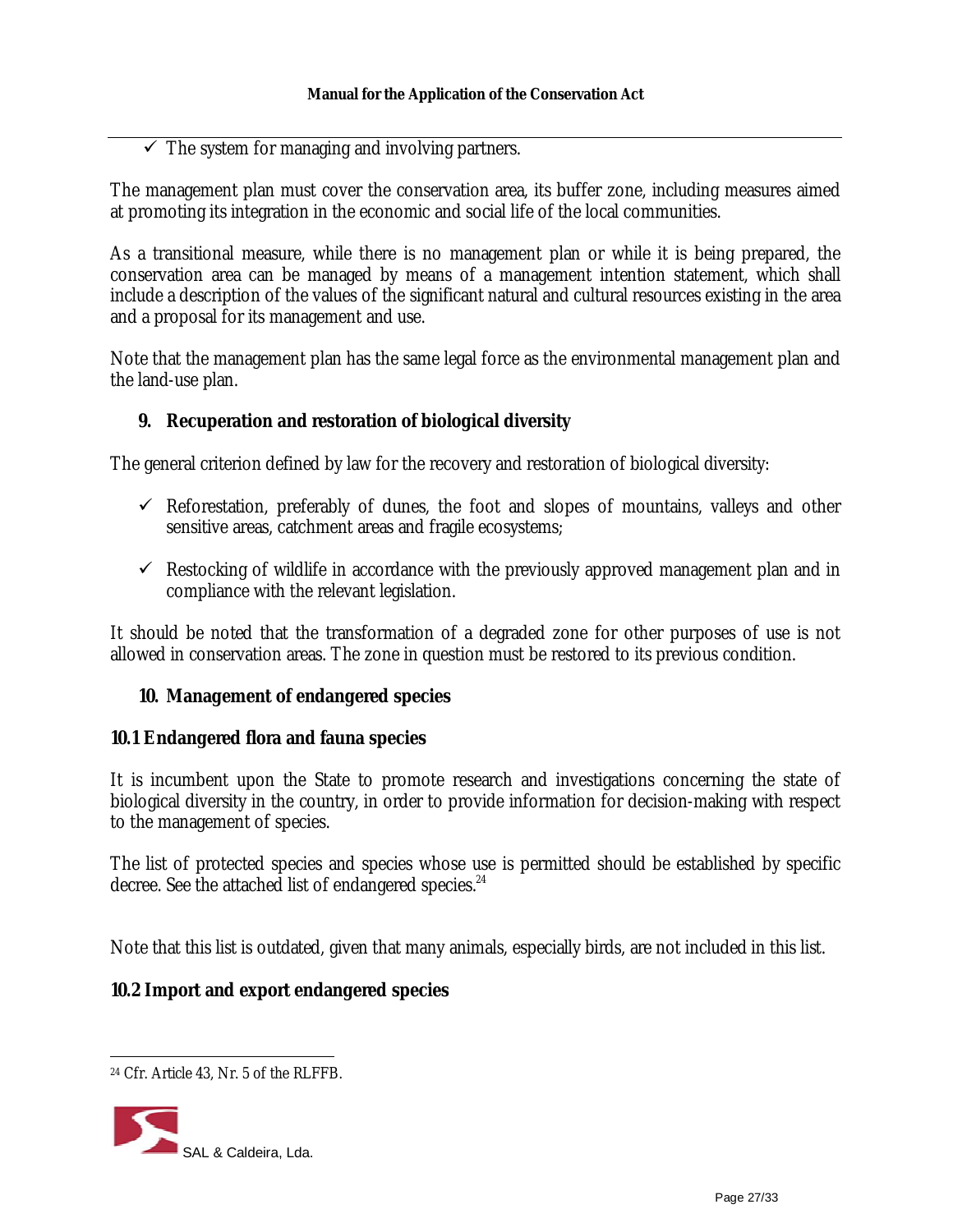The import and export system for endangered species is established by Ministerial Ordinance Nr. 271/2004 of 31 December (**Annex 2**).

The specimens provided for in Appendix  $I^{25}$  may be imported by observing the following requirements: 26

- $\checkmark$  Issue of an import license by the competent administrative entity of Mozambique;
- $\checkmark$  Presentation of an export or re-export permit issued by the competent authority of the exporting country.

The import of specimens provided for in Appendix  $II^{27}$  only requires an export permit, or a reexport certificate issued by the exporting country. The import of Appendix III $^{28}$  specimens requires the presentation of a certificate of origin issued by the administrative authority of the exporting country.

Re-exporting specimens (of Appendices I and II) requires a re-export certificate issued by the national administrative authority. Live specimens listed in Appendix I also require a prior import permit issued by the competent authority of the country of destination.

The export of specimens of Appendices II and III requires an export license issued by the national authority ANAC.

The introduction of specimens of Appendices I and II from the sea requires a certificate by the ANAC stating that the specimen in question does not originate in national territorial waters.

Note that the national administrative authority shall only issue export or import licenses of specimens of species listed in Appendices I and II if the import or export of such specimens is not considered detrimental to the survival of the species. The same applies to the issuance of certificates for specimens of Appendices I and II.

## **11. Population resettlement**

When the presence of populations is incompatible with the legal status of the conservation area or impedes proper management, the state can opt for resettlement. The people involved in resettlement must be guaranteed living conditions better than or equal to those it enjoys in the area they live in, accompanied by fair compensation measures for the promotion of livelihoods.

The population resettlement process should involve consultation / participation of representatives

<sup>27</sup> Cfr. Convention on International Trade in Endangered Species, ratified by Resolution Nr. 20/81 de 30 de December. <sup>28</sup> Idem.



<sup>25</sup> Cfr. Convention on International Trade in Endangered Species, ratified by Resolution Nr. 20/81 de 30 de December.

<sup>26</sup> Cfr. Article 3 of Diploma Ministerial Ordinance Nr. 271/2004 of 31 December.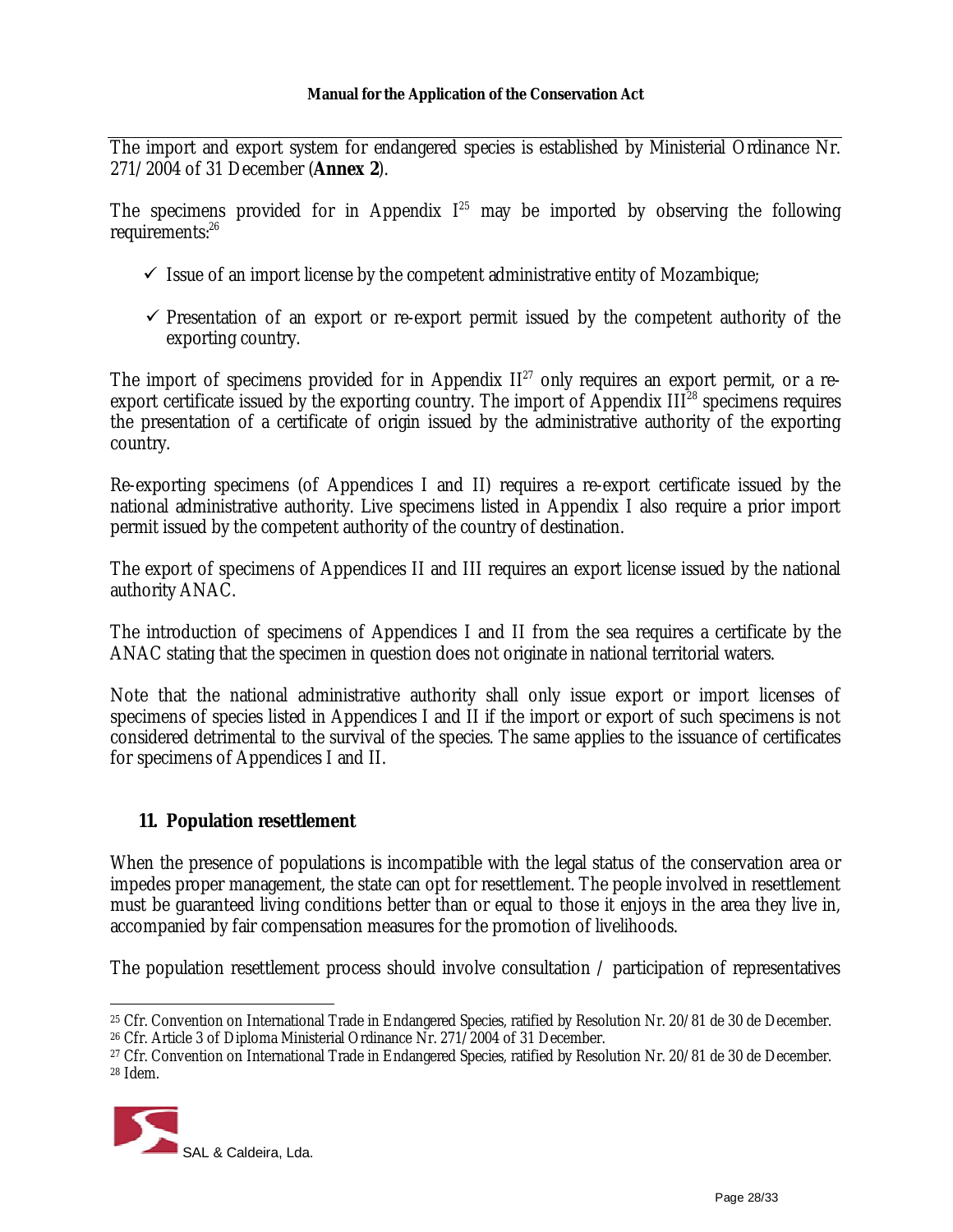of the people concerned, the administrator of the conservation area in question and the local state bodies.

## **12. Fees**

The access to and use of natural resources require the payment of fees. These payments are intended to compensate the conservation efforts by the ecological services of the conservation area.

The Council of Ministers shall determine the values of the above fees, and of those for licenses issued for undertaking activities and other authorizations, including surcharges for restocking.

Local communities shall receive percentages of the values from the fees for access to and use of resources. These values shall be fixed by the Council of Ministers at a level not less than 20%.

Note that local communities are exempt from the payment of fees for the use of natural resources, provided that they use these for non-commercial purposes and in areas where such activities are permitted.

## **13. Inspection**

The protection, conservation, preservation, sustainable use, transportation and upkeep of resources existing in protected areas are subject to inspection.

The inspection of conservation areas is carried out by State inspectors, community workers and sworn inspectors, including the defense forces and the State security services.

#### **14. Violations and penalties**

The following violations are punishable by a fine of 1 to 10 minimum civil service salaries:

- $\checkmark$  Storing, transporting or marketing of natural resources in conservation areas without authorization or in violation of the legally established conditions;
- $\checkmark$  Receiving existing resources in conservation areas without documentary evidence of the authorization of the seller or carrier;
- $\checkmark$  The illegal transport of animals that are hidden so as not to recognize theri sex and species.

The following violations are punishable by a fine of 11-50 minimum civil service wages:

- $\checkmark$  The legal exploitation of natural resources in conservation areas;
- $\checkmark$  Conducting archaeological or other works in conservation areas without permission of the competent authority;

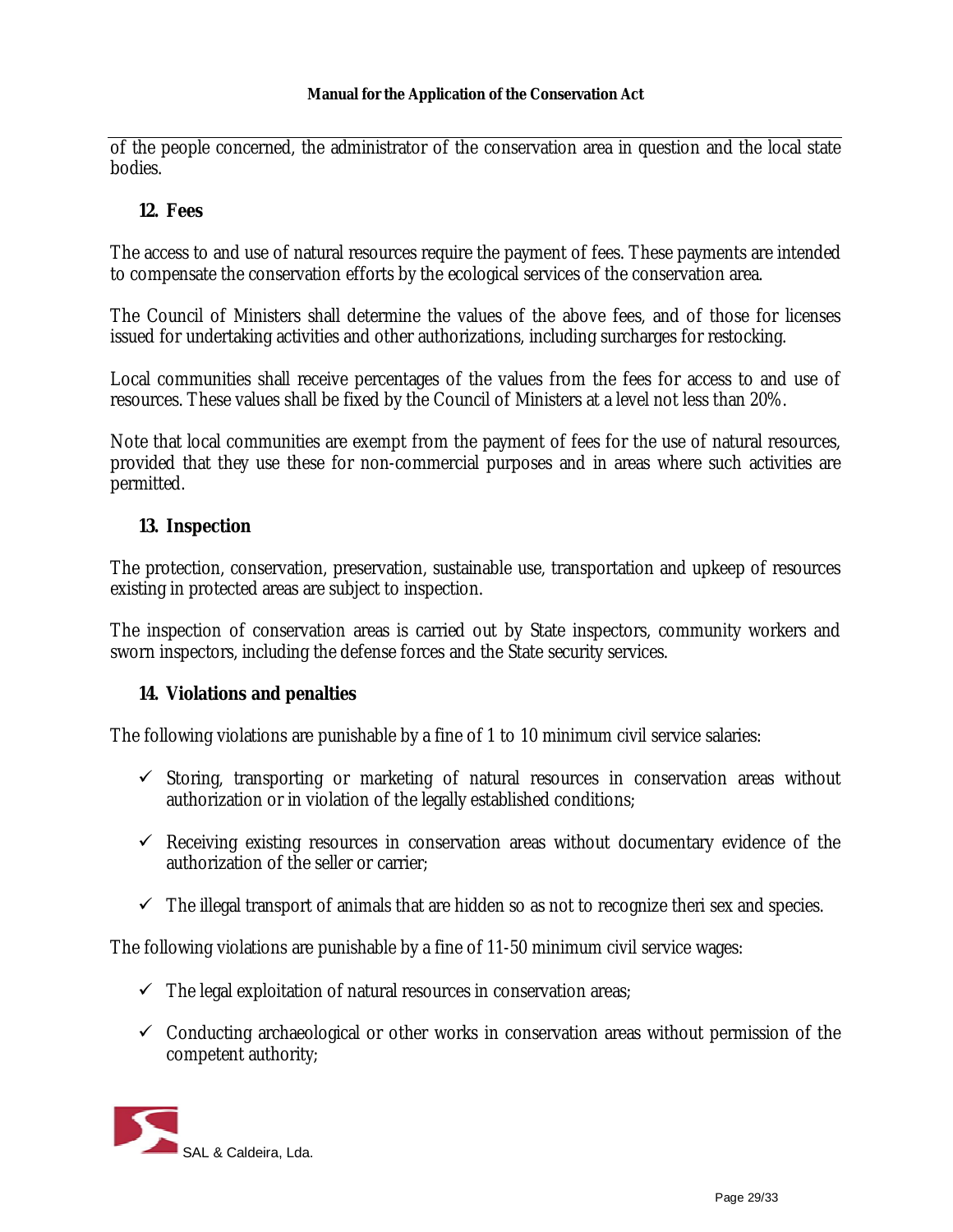- $\checkmark$  The import or export of resources without a license or violating the conditions established by law;
- $\checkmark$  The abandonment of forest, wildlife or fishing products that are subject to licensing;
- $\checkmark$  Any acts that disturb natural or cultural resources in conservation areas.

Violations punishable by a fine of 50 to 100 minimum civil service wages are the illegal exploration, storage, transport or marketing of species from the list of protected species in the country.

## **15. FAQs (Frequently Asked Questions)**

The sequel indicates some questions that we consider to be among the most important and most frequently asked about the Conservation Act:

1. What is the scope of the Conservation Act?

A: The f Conservation Act applies to the natural resources in the country, including the waters under national jurisdiction. It also applies directly or indirectly to public or private entities linked to conservation areas.

2. Are violations and penalties restricted to the system ofconservation areas only? Example: suppose an elephant is slaughtered outside a conservation area, how is this act dealt with? Or: if an offender is caught with trophies outside a conservation area, how is this dealt with?

A: The law does not clearly make such a restriction. However, a protected species, independent of whether it is found outside a conservation area, benefits from the protection offered by the Conservation Act. The same applies to trophies caught outside a conservation area.

3. Does one have to prove the provenance of material from a conservation area in order to be able to apply the Conservation Act?

A: The law is silent in this regard. We believe that in the case of protected species (which are clearly originating from a conservation area) there is no need to prove their origin. However, considering that there are species not on the list of protected species, the carrier should prove the origin of seized material of this nature.

4. Is the buffer zone part or not of the national network of conservation areas?

A: The national network of conservation areas consists of conservation areas. However, the law does not classify the buffer zone as a conservation area. According to this logic, the buffer zone is not part of the national network of conservation areas.

5. How does the Conservation Act apply to buffer zones?

A: The Conservation Act sets standards for the creation, modification and termination of buffer zones. Note that any activity that might affect the biotic of the buffer zone must be approved by the ANAC, which is the implementing and managing agency of conservation areas - which means an application of the Conservation Act.

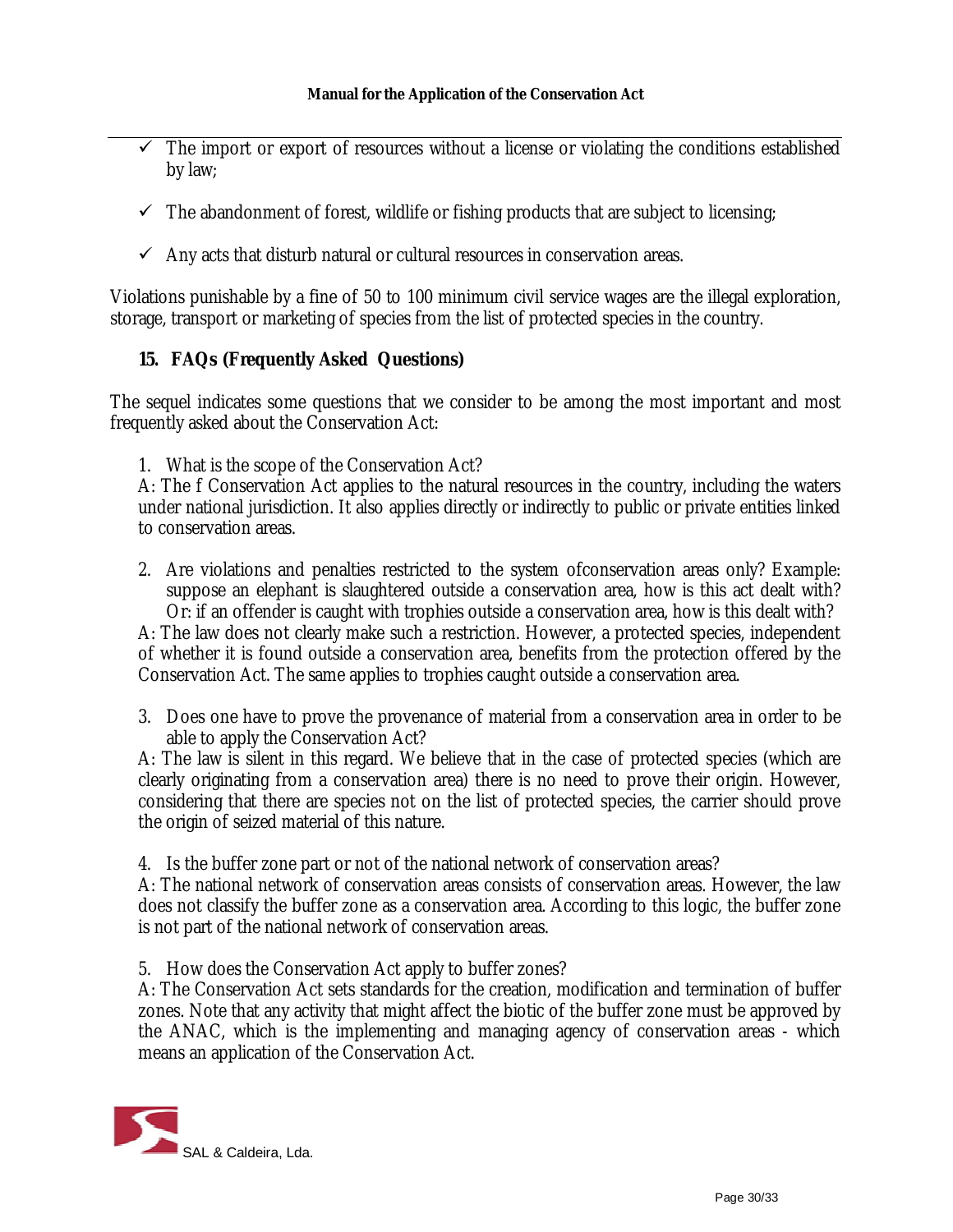#### **16. Coordination with sector legislation**

As can be seen from the previous text, particularly section 3.2 of this manual, the Conservation Act is not the exclusive instrument governing biodiversity issues, there are other legal instruments dealing with the same subject, which play an important role by complementing the ConservationAct.

## **17. Annexes**

- 1. Law Nr. 16/2014 of 20 June.
- 2. Ministerial Ordinance Nr. 96/2003 of 30 June.

## **18. Bibliography**

## 1. **Manuals and internet sites**

- CALENGO, André Jaime, "Lei de Terras Anotada e Comentada", Centro de Formação Jurídica e Judiciária, Maputo, 2005.
- SALOMÃO, Alda, "Lei do Ambiente Comentada", Centro de Formação Jurídica e Judiciária, Maputo, 2006.
- SERRA, Carlos Jr., CHICUE, Jorge, "Lei de Florestas e Fauna Bravia Comentada", Ministério da Justiça, Centro de Formação Jurídica e Judiciária, Maputo, 2005.
- SERRA, Carlos Manuel, CUNGA, Fernando, "Manual de Direito do Ambiente", 2ª Edição, Ministério da Justiça, Centro de Formação Jurídica e Judiciária, Maputo, 2008.
- [www.mitur.gov.mz/extra/arquivo/docs/2011/AC2011,](http://www.mitur.gov.mz/extra/arquivo/docs/2011/AC2011,) 13/10/2014.

## 2. **Legislation**

- $\triangleright$  Constitution of the Republic of Mozambique, 2004;
- $\triangleright$  Law Nr. 21/2014 of 18 August, called the Petroleum Law;
- $\geq$  Law Nr. 20/2014 of 18 August, called the Mining Law;
- $\triangleright$  Law Nr. 16/2014 of 20 June, called the Conservation Act;
- $\geq$  Law Nr. 22/2013 of 1 November, called the Fisheries Law;
- $\geq$  Law Nr. 19/2007 of 18 July, called the Land-Use Planning Law;
- $\geq$  Law Nr. 4/2004 of 17 June, called the Tourism Law;
- $\geq$  Law Nr. 10/99 of 7 July, called the Forestry and Wildlife Law;
- $\triangleright$  Law Nr. 20/97 of 1 October, called the Environmental Law;
- $\geq$  Law Nr. 19/97 of 1 October, called the Land Law;
- $\triangleright$  Law Nr. 4/96 of 4 January, called the Law of the Sea;
- $\geq$  Law Nr. 16/91 of 3 August, called the Water Law;
- Decree Nr. 16/2013 of 26 April, which approves the Regulations on International Trade in Endangered Species of Wild Fauna and Flora;
- Decree Nr. 9/2013 of 10 April, amending Decree Nr. 11/2011 of 25 May concerning the ANAC;

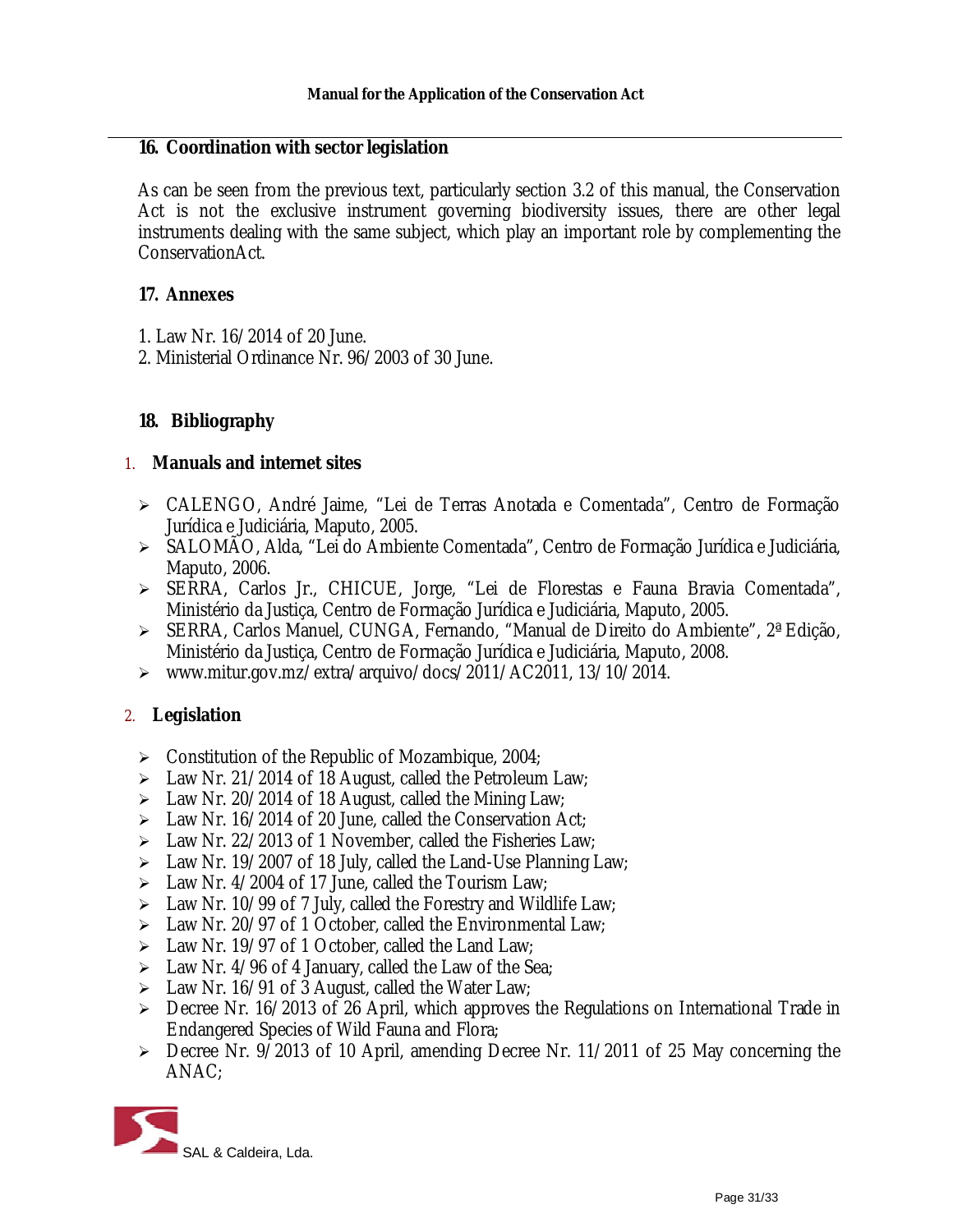- ▶ Decree Nr. 31/2012 of 8 August, which approves the Regulations on the Resettlement Process as a Result of Economic Activities;
- $\ge$  Decree Nr. 25/2011 of 15 June, approving the Regulations on the Environmental Audit Process;
- Decree Nr. 16/2007 of 10 April, which approves the Organic Statute of the Marine and Coastal Environment Research Center;
- $\triangleright$  Decree Nr. 45/2006 of 30 November, which approves the Regulations on the prevention of pollution and the protection of the marine and coastal environment;
- Decree Nr. 45/2004 of 29 September, with the changes introduced by Decree Nr. 42/2008 of 8 November, which approves the Regulations on the Environmental Impact Assessment Process;
- $\triangleright$  Decree Nr. 43/2003 of 10 December, with the changes introduced by Ministerial Ordinance NR. 4/2013 of 7 January, which approves the General Regulations on Marine Fisheries (REPMAR);
- $\triangleright$  Decree Nr. 12/2002 of 6 June, with the changes introduced by Ministerial Ordinance Nr 293/2012 of 7 November, Nr. 57/2003 of 28 May and Nr. 96/2003 of 30 July, and Decrees Nr. 30/2012 of 1 August and Nr. 11/2003 of 25 March, which approves the Regulations of the Forest and Wildlife Law;
- Decree Nr. 66/98 of 8 December, with the changes introduced by Decree Nr. 50/2007 of 16 October 2007, which approves the Land Law Regulations;
- $\triangleright$  Ministerial Ordinance Nr. 1/2006 of 4 January, which establishes the rules for the application of fines and other penalties provided for in environmental legislation;
- $\triangleright$  Ministerial Ordinance Nr. 17/2001 of 7 February, which establishes the mechanisms of the transition process of conservation areas for tourism purposes to MITUR, in accordance with paragraphs 1 and 2 of Article 4 of Presidential Decree Nr. 9/2000 of 23 May;
- $\triangleright$  Dispatch of the Minister of Fisheries of 23 April 2002, which prohibits the fishing of coral and ornamental fish in waters under the jurisdiction of Mozambique and the acquisition, transport, handling, processing and marketing of coral and ornamental fish;
- $\triangleright$  Resolution Nr. 8/2014 of 13 June, which approves the Organic Statute of the ANAC;
- $\triangleright$  Resolution Nr. 22/2012 of 28 December, which approves the Organic Statute of MITUR;
- $\triangleright$  Resolution Nr. 8/2012 of 13 April, which grants the status of Public Utility to BIOFUND;
- $\triangleright$  Resolution Nr. 45/2003 of 5 November by the Council of Ministers, concerning the adherence of the Republic of Mozambique to the Convention on Wetlands of International Importance, especially those that serve as habitat for water birds, and to the respective Paris Protocols;
- $\triangleright$  Resolution Nr. 17/96 of 26 November by the Assembly of the Republic, which ratifies the Convention for the protection, management and development of the marine and coastal environment of the eastern region of Africa and its Protocols, entered into in Nairobi on 21 June 1985;
- $\triangleright$  Resolution Nr. 2/94 of 24 August by the Assembly of the Republic, which ratifies the UN Convention on Biological Diversity of 5 June 1992;
- $\triangleright$  Resolution Nr. 20/81 of 30 December by the Council of Ministers, which approves the adherence of the Republic of Mozambique to the Convention on International Trade in Endangered Species of Wild Fauna and Flora;
- Resolution Nr. 68/2009 of 29 December, which approves the Human/Wildlife Conflict Management Strategy;